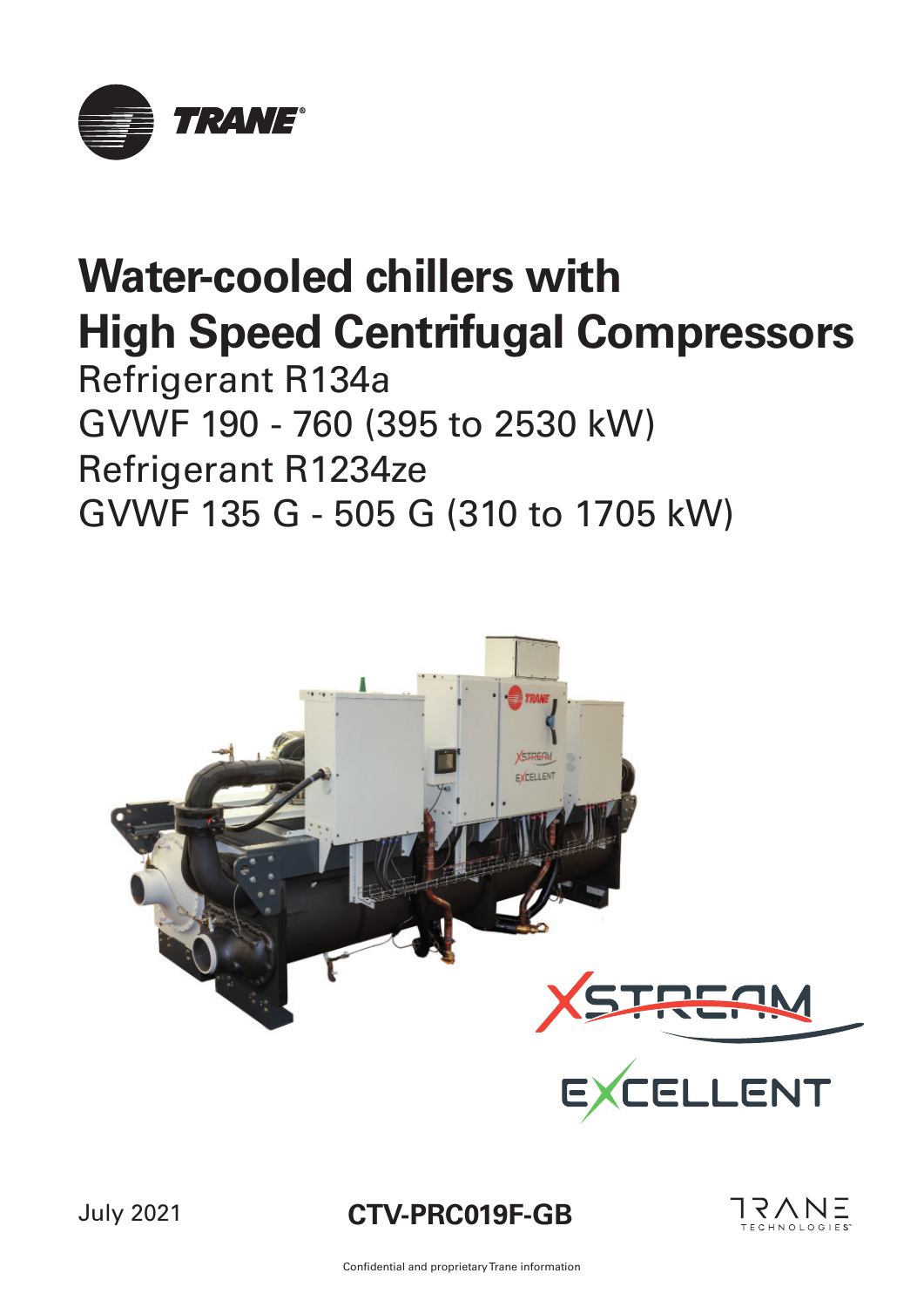

# **Table of Contents**

| <b>Factory-Installed and Tested Controls and Options Speed</b> |  |
|----------------------------------------------------------------|--|
|                                                                |  |
|                                                                |  |
|                                                                |  |
|                                                                |  |
|                                                                |  |
|                                                                |  |
|                                                                |  |
|                                                                |  |
|                                                                |  |
|                                                                |  |
|                                                                |  |
|                                                                |  |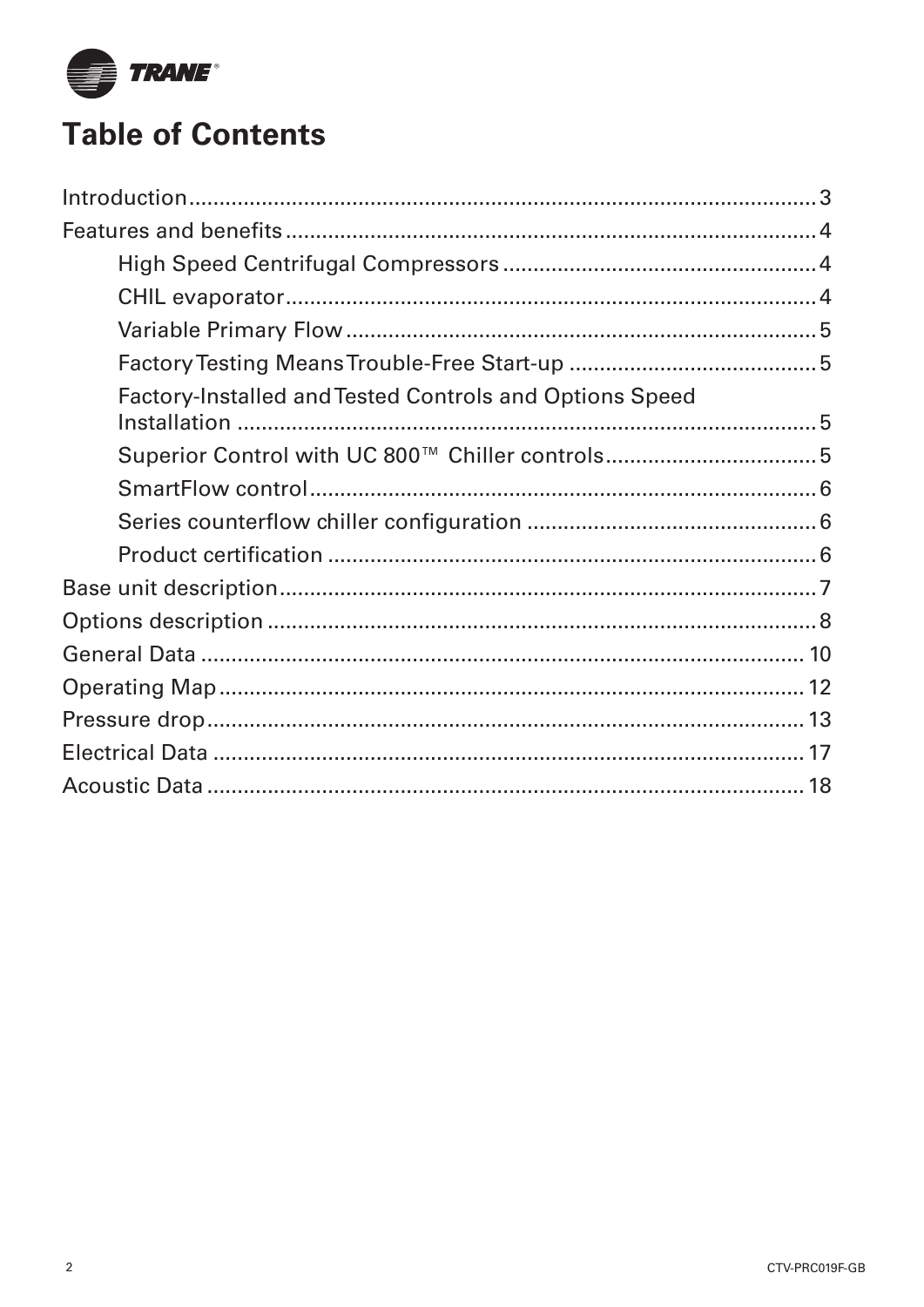

The new Trane XStream<sup>™</sup> Excellent series is the result of a search for higher reliability and higher energy efficiency, for today's environment.

XStream Excellent come in two versions to allow customers to make the best choice according to his main criteria, whether they are economical or environmental:

**XStream Excellent GVWF** with R134a refrigerant **XStream Excellent GVWF G** with R1234ze refrigerant



**XStream™ Excellent GVWF G** chillers with **R1234ze** low GWP refrigerants are part of the **EcoWise™** portfolio of products that are designed to lower their environmental impact with next-generation, low global warming potential (GWP) refrigerants and high-efficiency operation.

In an effort to reduce energy consumed by cooling and to continually operate, Trane has developed the **XStream Excellent** chillers with higher efficiencies and a more reliable design than any other water-to-water equipment available on the market today.

The **XStream Excellent** uses the High Speed Centrifugal compressors.

The industrial-grade design of this chillers is ideal for both industrial and commercial markets, in applications such as office buildings, hospitals, schools, retail buildings, and industrial facilities.

The major advantages of the **XStream Excellent** are:

- Very low environmental impact thanks to near zero GWP (<1) R1234ze refrigerant.
- High efficiencies specially at part load
- Great versatility to adapt to varying applications requirements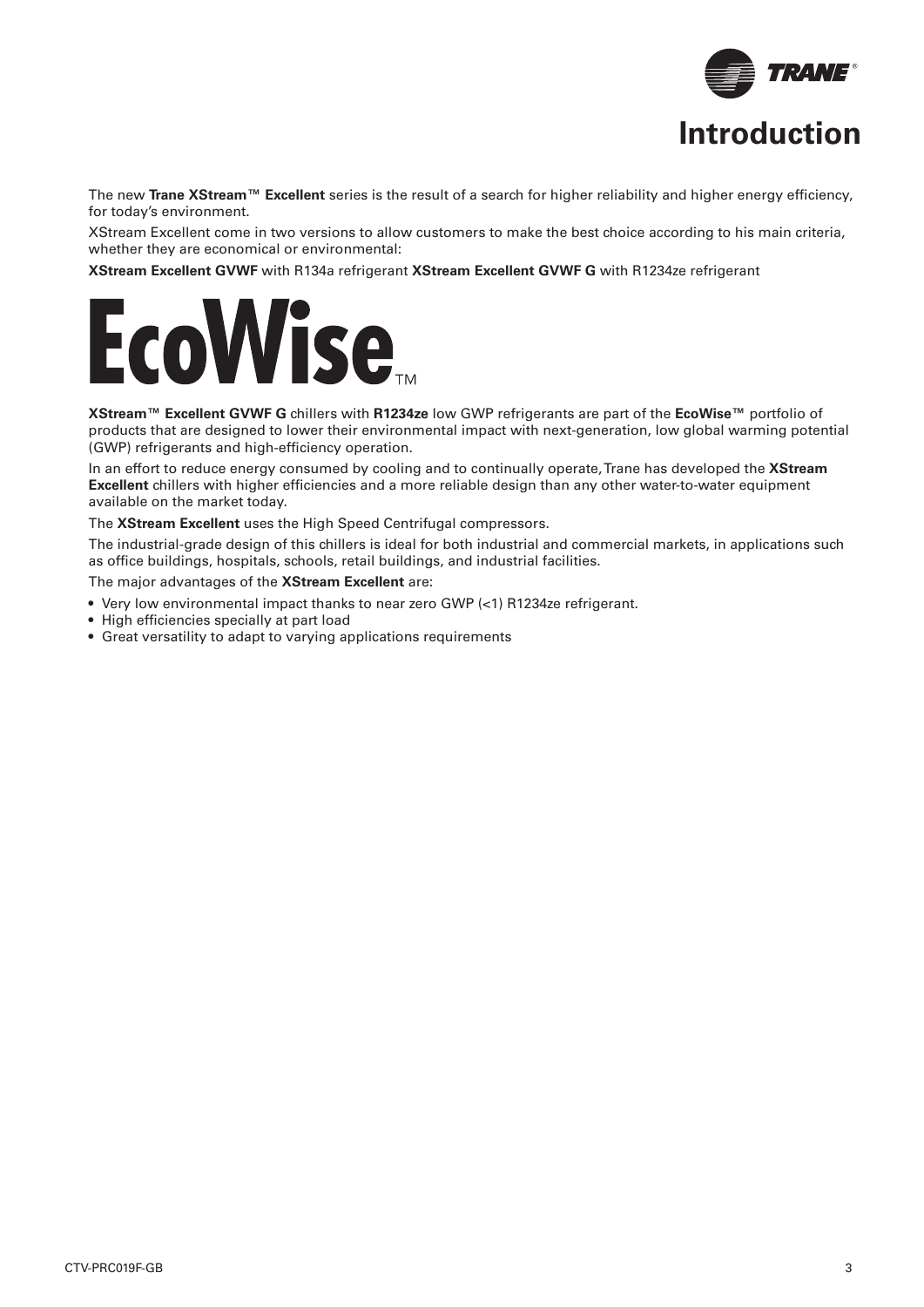

# **Features and benefits**

#### **High Speed Centrifugal Compressors**

- Two stages, high speed centrifugal compressors with higher aerodynamic efficiency
- **Magnetic bearings provide quiet, reliable and 100% oil free operation**
- Soft start module significantly reduces high in-rush current at startup
- **Integrated variable frequency drive**
- **Variable speed adjusts to changes in load and/or condensing temperature**
- **One main moving part. The two impellers are keyed directly to the motor rotor.**



#### **CHIL evaporator**

Trane developed an evaporator specially designed for **XStream Excellent** chillers. Compact - High performance - Integrated design - Low charge (CHIL) evaporator optimizes the flow of the refrigerant to get an excellent heat exchange with water in every operating condition and minimize the quantity of refrigerant used;

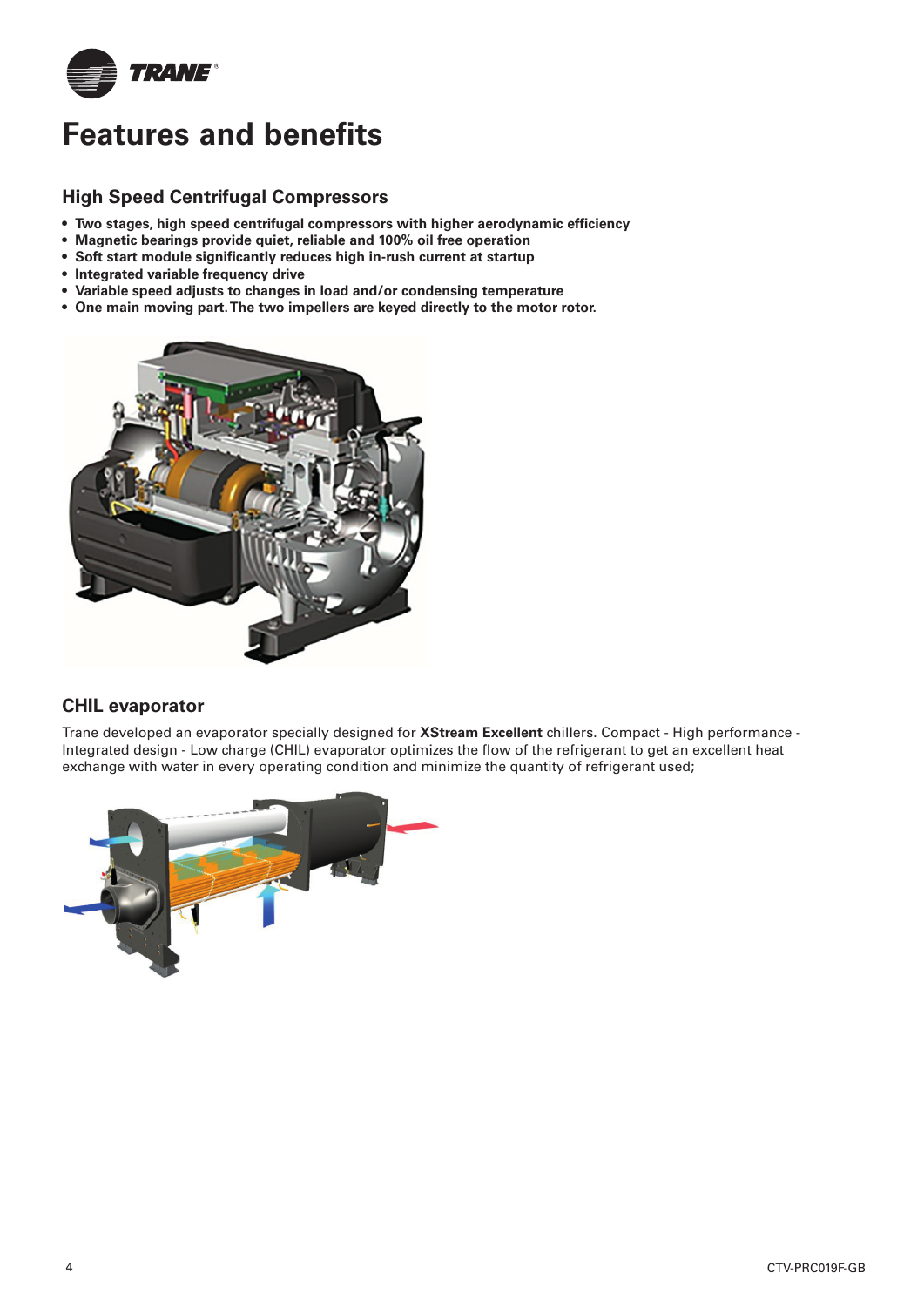

# **Features and benefits**

#### **Variable Primary Flow**

An attractive chilled-water system option may be a variable primary flow (VPF) system. VPF systems present building owners with several cost-saving benefits that are directly related to the pumps. The most obvious cost savings result from eliminating the secondary distribution pump, which in turn avoids the expense incurred with the associated piping connections (material, labor), electrical service, and variable-frequency drive.

Building owners often cite pump related energy savings as the reason that prompted them to install a VPF system. With the help of a TRANE software analysis tool, you can determine whether the anticipated energy savings justify the use of variable primary flow in a particular application. It may also be easier to apply variable primary flow in an existing chilled-water plant.

Unlike the "decoupled" design, the bypass can be positioned at various points in the chilled-water loop and an additional pump is unnecessary. The evaporator in the **XStream Excellent** series can withstand up to 50% percent water flow reduction as long as this flow is equal to or above the minimum flow-rate requirements. The microprocessor and capacity control algorithms are designed to handle a maximum of 10% change in water flow rate per minute in order to maintain ±0.3°C leaving evaporator temperature control. For applications in which system energy savings is most important and tight temperature control is classified as  $\pm 1.1^{\circ}$ C, up to 30% changes in flow per minute are possible.

#### **Factory Testing Means Trouble-Free Start-up**

All **XStream Excellent** chillers are given a complete functional test at the factory. This computer-based test program completely checks the sensors, wiring, electrical components, microprocessor function, communication capability, expansion valve performance, and fans. In addition, each compressor is run-tested to verify capacity and efficiency. Where applicable, each unit is factory preset to the customer's design conditions. An example would be the leavingliquid temperature set point. The result of this test program is that the chiller arrives at the job site fully tested and ready for operation.

#### **Factory-Installed and Tested Controls and Options Speed Installation**

All **XStream Excellent** chiller options are factory installed and tested. Some manufacturers send accessories in pieces to be field installed. With Trane, the customer saves on installation expense and has assurance that ALL chiller controls and options have been tested and will function as expected.

#### **Superior Control with UC 800™ Chiller controls**

The Adaptive Control™ microprocessor system enhances the **XStream Excellent** chiller by providing the very latest chiller control technology. With the Adaptive Control microprocessor, unnecessary service calls and unhappy tenants are avoided. The unit does not nuisance-trip or unnecessarily shut down. Only when the chiller controls have exhausted all possible corrective actions and the unit is still violating an operating limit, will the chiller shut down. Controls on other equipment typically shut down the chiller, usually just when it is needed the most.

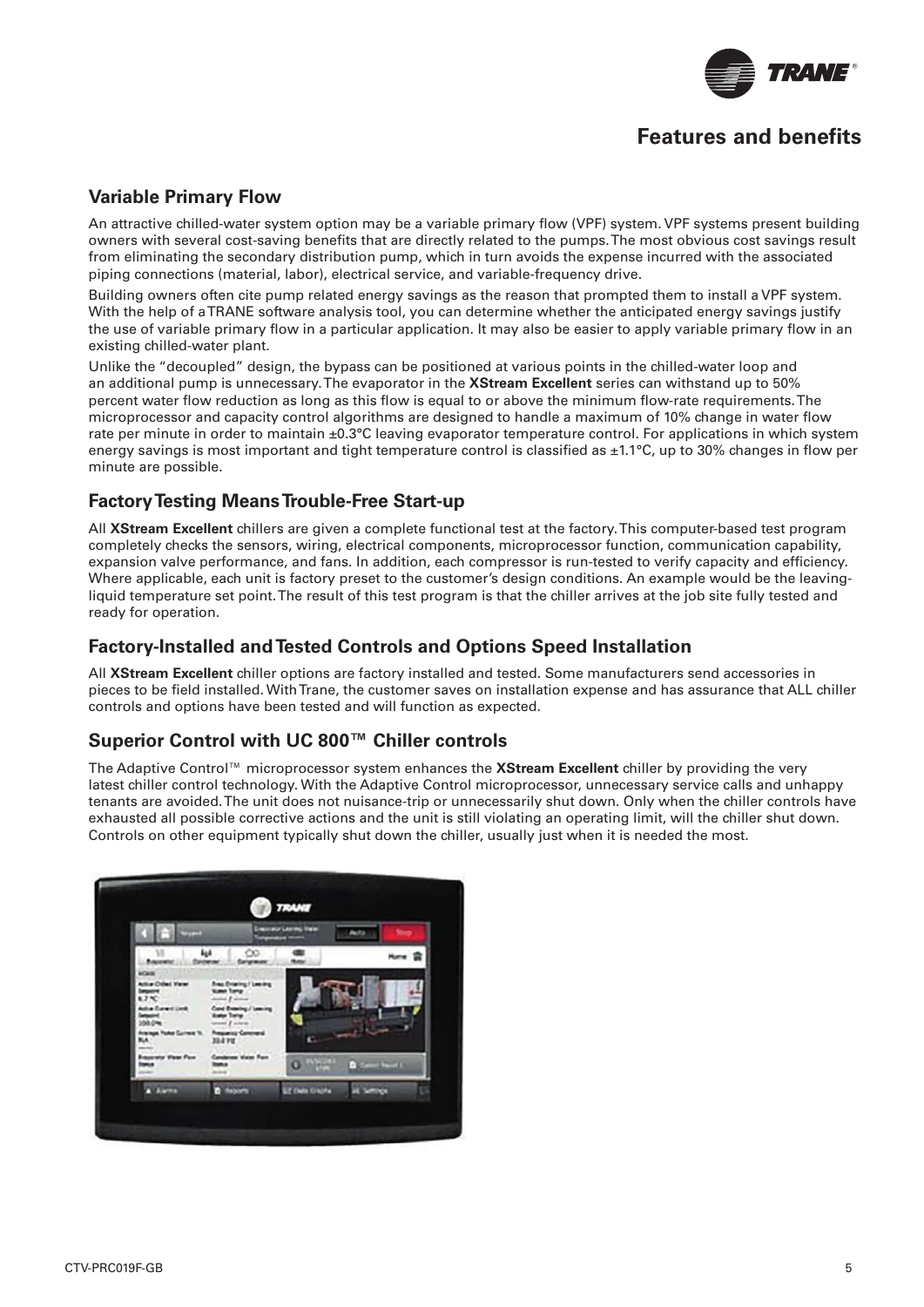

# **Features and benefits**

### **SmartFlow control**

XStream Excellent series units are fully compatible with variable flow operation both on evaporator and condenser sides. The modulation of the pump speed is managed to ensure that chiller ΔT stays constant. Entering and leaving temperatures at the evaporator will be measured directly by the chiller controller, through the factory-supplied sensor. A ΔT setpoint will be present on the unit controller. The option for constant ΔT is intended to be used with 3-way valves on water systems, or 2-way valves on water system but constant flow at the by-pass.

### **Series counterflow chiller configuration**

When considering multiple chillers plant, designers conventionally go for parallel-piped chillers configuration. Nevertheless, there are ways to bring more efficiency by using a different chiller lay-out.

An effective alternative to consider is to pipe the chillers in series. Larger ΔT and low flow design save energy on the pumping. Series chiller configuration allows as well, to get a better efficiency from the upstream chiller, more lightly loaded. Combining this configuration with Variable Primary Flow (VPF) will further increase system efficiency.

Series piping principle can also be applied to condenser side. This is called Series-Series counterflow configuration. This will result in similar advantages on the condenser side, enlarging the opportunity for savings on the overall system.

For more information on Series chillers arrangements, refer to Trane Application Engineering Manual about Multiple-Chiller system design and control (SYS-AP M001).

#### **Product certification**

Trane as a Global leader in the HVAC industry participates to both Eurovent and AHRI chillers certification programs. Through this third party certifications, Trane commits to deliver units that comply with the declared performance.



www.ahridirectory.org

**Water-Cooled Water Chilling and Heat Pump Water-Heating Packages EN Standards 14511 and 14825**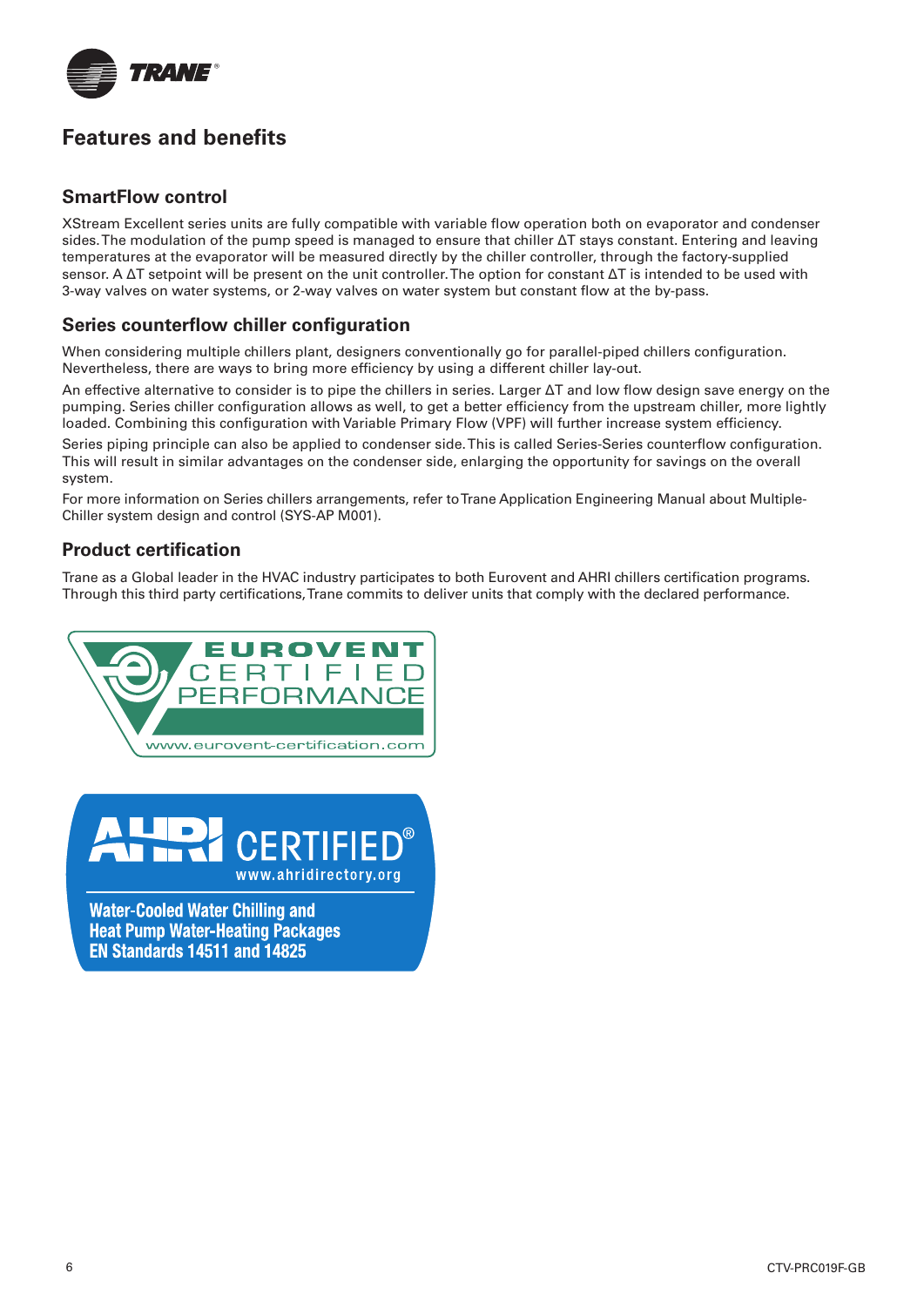

# **Base unit description**

|                                     | <b>GVWF</b>                                                 | <b>GVWF G</b> |  |  |  |  |  |
|-------------------------------------|-------------------------------------------------------------|---------------|--|--|--|--|--|
|                                     |                                                             |               |  |  |  |  |  |
| Power supply                        | 400 V - 3 Ph - 50 Hz - Single point                         |               |  |  |  |  |  |
| <b>Compressor type</b>              | <b>High Speed Centrifugal</b>                               |               |  |  |  |  |  |
| <b>Compressor technology</b>        | Magnetic bearings - Oil free                                |               |  |  |  |  |  |
| <b>Number of circuits</b>           | 2                                                           |               |  |  |  |  |  |
| Compliance                          | CE - PED                                                    |               |  |  |  |  |  |
| Refrigerant                         | R134a                                                       | R1234ze       |  |  |  |  |  |
| <b>Relief valve</b>                 | Single relief valve on condenser                            |               |  |  |  |  |  |
| <b>Evaporator water connections</b> | Direct Connection - Grooved pipes                           |               |  |  |  |  |  |
| Evporator water side pressure       | 10 bars                                                     |               |  |  |  |  |  |
| <b>Condenser water connections</b>  | Direct Connection - Grooved pipes                           |               |  |  |  |  |  |
| Condenser water side pressure       | 10 bars                                                     |               |  |  |  |  |  |
| <b>Flow Control</b>                 | Constant Flow - Pump signal On/Off (Condenser + Evaporator) |               |  |  |  |  |  |
| <b>Power protection</b>             | Fused                                                       |               |  |  |  |  |  |
| <b>Electrical IP protection</b>     | Enclosure with Dead Front protection                        |               |  |  |  |  |  |
| Installation accessories            | Optional                                                    |               |  |  |  |  |  |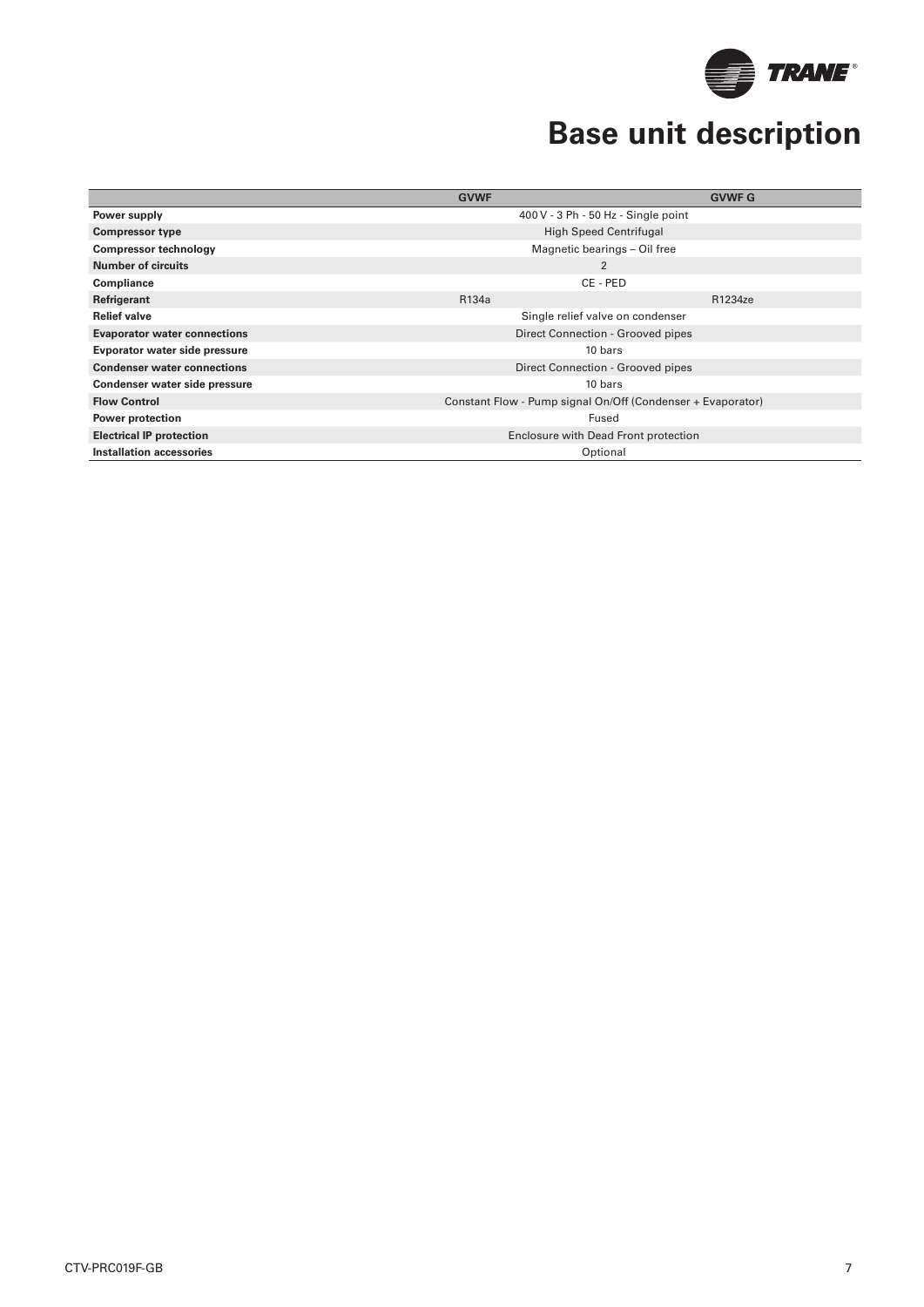

# **Options description**

| <b>Option Description</b><br><b>Power</b>               |                                                                                                                                                                                                                                                                                                  | <b>Application</b>                                                   |  |
|---------------------------------------------------------|--------------------------------------------------------------------------------------------------------------------------------------------------------------------------------------------------------------------------------------------------------------------------------------------------|----------------------------------------------------------------------|--|
| 400 V - 3 Ph - 50 Hz - Dual point                       | 2 distinct power supplies, one<br>per circuit - available for units of<br>group 2, see below                                                                                                                                                                                                     | Renovation. Replacement of two smaller<br>units by one only.         |  |
| Disconnect switch with Fuses                            |                                                                                                                                                                                                                                                                                                  | Power protection                                                     |  |
| Disconnect Switch with Circuit<br><b>Breakers</b>       |                                                                                                                                                                                                                                                                                                  | Power protection                                                     |  |
| <b>Condenser Application</b>                            |                                                                                                                                                                                                                                                                                                  |                                                                      |  |
| Hot Water Leaving temperature<br>control                |                                                                                                                                                                                                                                                                                                  | Water to Water Heat Pump                                             |  |
| <b>Acoustics</b>                                        |                                                                                                                                                                                                                                                                                                  |                                                                      |  |
| Sound attenuation package                               | Additional refrigerant lines<br>insulation                                                                                                                                                                                                                                                       | Overall reduction of Sound Power level by<br>$\bullet$<br>$-3dB(A)$  |  |
| <b>Relief Valve</b>                                     |                                                                                                                                                                                                                                                                                                  |                                                                      |  |
| Single relief Valve on both<br>condenser and evaporator | Additional relief valve on Low<br>pressure side                                                                                                                                                                                                                                                  | Additional pressure safety device<br>$\bullet$                       |  |
| Dual Relief valve on condenser<br>only                  | 2 relief valve with bypass 3 way<br>valve on high pressure side                                                                                                                                                                                                                                  | Maintenance                                                          |  |
| Dual relief Valve on both<br>evaporator and condenser   | 2 relief valve with bypass 3 way<br>valve on both high and low side                                                                                                                                                                                                                              | Maintenance                                                          |  |
| <b>Evaporator water connection</b>                      |                                                                                                                                                                                                                                                                                                  |                                                                      |  |
| Left hand Connection                                    | Position of water box on the right<br>side of the unit (facing control<br>panel) - available for units of<br>group 1, see below<br>Additional pipe allowing<br>Evaporator connections on the<br>right side of the unit (facing control<br>panel) - available for units of<br>group 2, see below) | $\bullet$<br>Supply and return water on the same side of<br>the unit |  |
| Right hand connection                                   | Position of water box on the left<br>side of the unit (facing control<br>panel) - available for units of<br>group 1, see below                                                                                                                                                                   | Supply and return water on the same side of<br>the unit              |  |
|                                                         | Additional pipe allowing<br>Evaporator connections on the<br>left side of the unit (facing control<br>panel) - available for units of<br>group 2, see below                                                                                                                                      |                                                                      |  |
| No insulation on cold parts                             | Unit delivered without insulation<br>on Evaporator and cold parts                                                                                                                                                                                                                                | For field supplied insulation by customer                            |  |
| <b>Condenser water connection</b>                       |                                                                                                                                                                                                                                                                                                  |                                                                      |  |
| Left hand Connection                                    | Position of water box on the<br>right side of the unit (facing<br>control panel) for GVWF<br>190-215-260-300-135G-160G-185G-<br>210G-250G only                                                                                                                                                   | Supply and return water on the same side of<br>the unit              |  |
|                                                         | Additional pipe allowing<br>Evaporator connections on the<br>right side of the unit (facing control<br>panel)                                                                                                                                                                                    |                                                                      |  |
| <b>Right hand connection</b>                            | Position of water box on the<br>left side of the unit (facing<br>control panel) for GVWF<br>190-215-260-300-135G-160G-185G-<br>210G-250G only                                                                                                                                                    | Supply and return water on the same side of<br>the unit              |  |
|                                                         | Additional pipe allowing<br>Evaporator connections on the<br>left side of the unit (facing control<br>panel)                                                                                                                                                                                     |                                                                      |  |
| Condenser thermal insulation                            | Thermal insulation of condenser                                                                                                                                                                                                                                                                  | Heat Pump application to avoid wasted heat                           |  |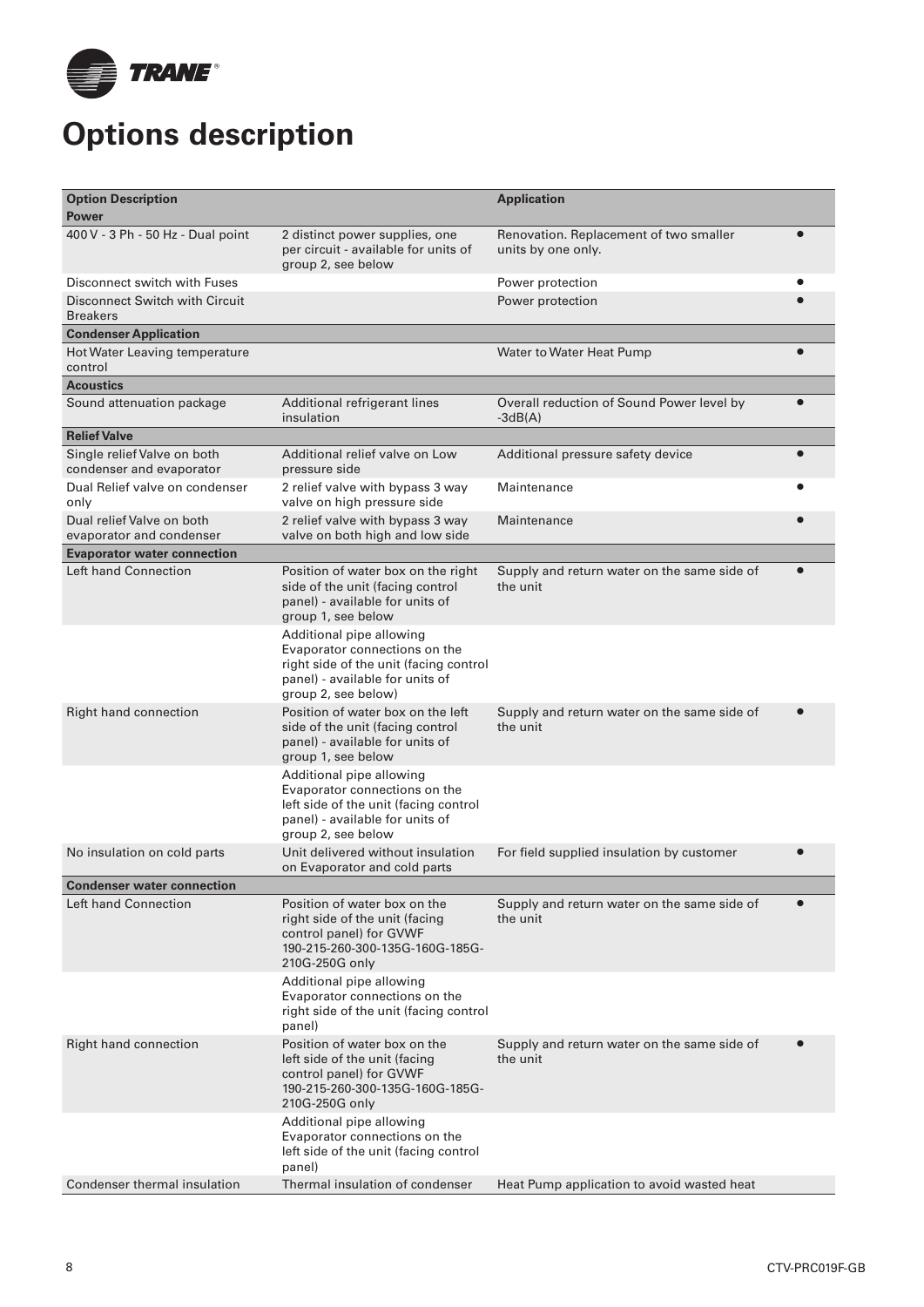

# **Options description**

| <b>SmartFlow Control</b>                                          |                                                                                                                |                                                                                                                  |                  |
|-------------------------------------------------------------------|----------------------------------------------------------------------------------------------------------------|------------------------------------------------------------------------------------------------------------------|------------------|
| <b>VPF Constant DeltaT Evaporator</b>                             | Optional PC board delivering a<br>2-10 V modulating signal output<br>to control a pump motor speed<br>inverter | Evaporator variable speed pump control<br>based on a constant DeltaT                                             |                  |
| <b>VPF Constant Delta T Condenser</b>                             | Optional PC board delivering a<br>2-10 V modulating signal output<br>to control a pump motor speed<br>inverter | Condenser variable speed pump control<br>based on a constant DeltaT                                              |                  |
| <b>VPF Constant Delta T Evaporator</b><br>and Condenser           | Optional PC board delivering a<br>2-10 V modulating signal output<br>to control a pump motor speed<br>inverter | Evaporator and Condenser variable speed<br>pump control based on constant DeltaT's                               | $\bullet$        |
| <b>Smart Com protocole</b>                                        |                                                                                                                |                                                                                                                  |                  |
| <b>BACNet MSTP interface</b>                                      | Communication card                                                                                             | Communication with BMS through BACNet<br><b>MSTP Protocol</b>                                                    | $\bullet$        |
| <b>BACNet IP interface</b>                                        | Communication card                                                                                             | Communication with BMS through BACNet<br><b>IP Protocol</b>                                                      | $\bullet$        |
| <b>ModBus RTU interface</b>                                       | <b>Communication card</b>                                                                                      | <b>Communication with BMS through Modbus</b><br>Protocol                                                         | $\bullet$        |
| LonTalk Interface                                                 | Communication card                                                                                             | Communication with BMS through LonTalk<br>Protocol                                                               |                  |
| External setpoints & capacity<br>outputs                          | Programmable Input/Output card<br>and sensors                                                                  | Remote Control or remote monitoring                                                                              |                  |
| Outdoor Air Temp Sensor                                           | With Outdoor Air Temp Sensor                                                                                   | Measurement of Outdoor ambient air temp<br>to perform water set point offset                                     |                  |
| <b>Electrical IP Protection</b>                                   | IP 20 protection                                                                                               | <b>Electrical safety</b>                                                                                         |                  |
| Master slave operation                                            | Communication card                                                                                             | Operation of two chillers on a same water<br>loop                                                                |                  |
| Energy metering                                                   | Additional energy meter                                                                                        | Monitors electricity consumption (kWh) of<br>the full unit                                                       |                  |
| <b>Condenser Refrigerant Pressure Output</b>                      |                                                                                                                |                                                                                                                  |                  |
| <b>Condenser Water Control Output</b>                             | Communication card - 0-10 V<br>Analog output                                                                   | Allows to control a valve on condenser loop<br>to perform proper unit start when condenser<br>water loop is cold | $\bullet$        |
| Condenser Pressure (%HPC)<br>Output                               | Communication card - 0-10 V<br>Analog output                                                                   | Allows control of cooling device based on<br>condenser pressure (le. Cooling tower fan,<br>3-Way valve)          | $\bullet$        |
| <b>Differential Pressure Output</b>                               | Communication card - 0-10 V<br>Analog output                                                                   | Allows control of a 3-way valve on<br>condenser water loop                                                       |                  |
| Power socket                                                      | 230 V Power socket                                                                                             | Local Power source to connect an electrical<br>device such as a Laptop                                           |                  |
| <b>Flow Switch</b>                                                |                                                                                                                |                                                                                                                  |                  |
| <b>Evaporator or Condenser Flow</b><br>switch                     | One Flow Switch delivered to be<br>installed either on Evaporator or<br>Condenser side                         | Allows to check flow detection                                                                                   | ▲                |
| <b>Evaporator and Condenser Flow</b><br>switch                    | Two Flow Switches delivered<br>to be installed respectively on<br><b>Evaporator and Condenser side</b>         | Allows to check flow detection                                                                                   | $\blacktriangle$ |
| <b>Accessories</b>                                                |                                                                                                                |                                                                                                                  |                  |
| Neoprene isolators                                                |                                                                                                                |                                                                                                                  | ▲                |
| Neoprene pads                                                     |                                                                                                                |                                                                                                                  |                  |
| Grooved pipe with coupling & pipe 4 Grooved pipe adapters<br>stub |                                                                                                                | Allows welded connection to unit                                                                                 | ▲                |
| • Factory mounted<br>▲ Accessory (not fitted)                     |                                                                                                                |                                                                                                                  |                  |

## **Product groups**

| <b>GVWF</b>                                     |  |  |  |  |          |  |  |  |  | 190 215 260 300 275 320 325 390 370 380 410 420 480 590 515 570 695 760 135G 160G 185G 210G 220G 250G 270G 290G 350G 375G 405G 465G 505G |  |  |  |  |  |  |   |
|-------------------------------------------------|--|--|--|--|----------|--|--|--|--|------------------------------------------------------------------------------------------------------------------------------------------|--|--|--|--|--|--|---|
| Group 1 $\bullet$ $\bullet$ $\bullet$ $\bullet$ |  |  |  |  |          |  |  |  |  | .                                                                                                                                        |  |  |  |  |  |  |   |
| Group 2                                         |  |  |  |  | <b>.</b> |  |  |  |  |                                                                                                                                          |  |  |  |  |  |  | . |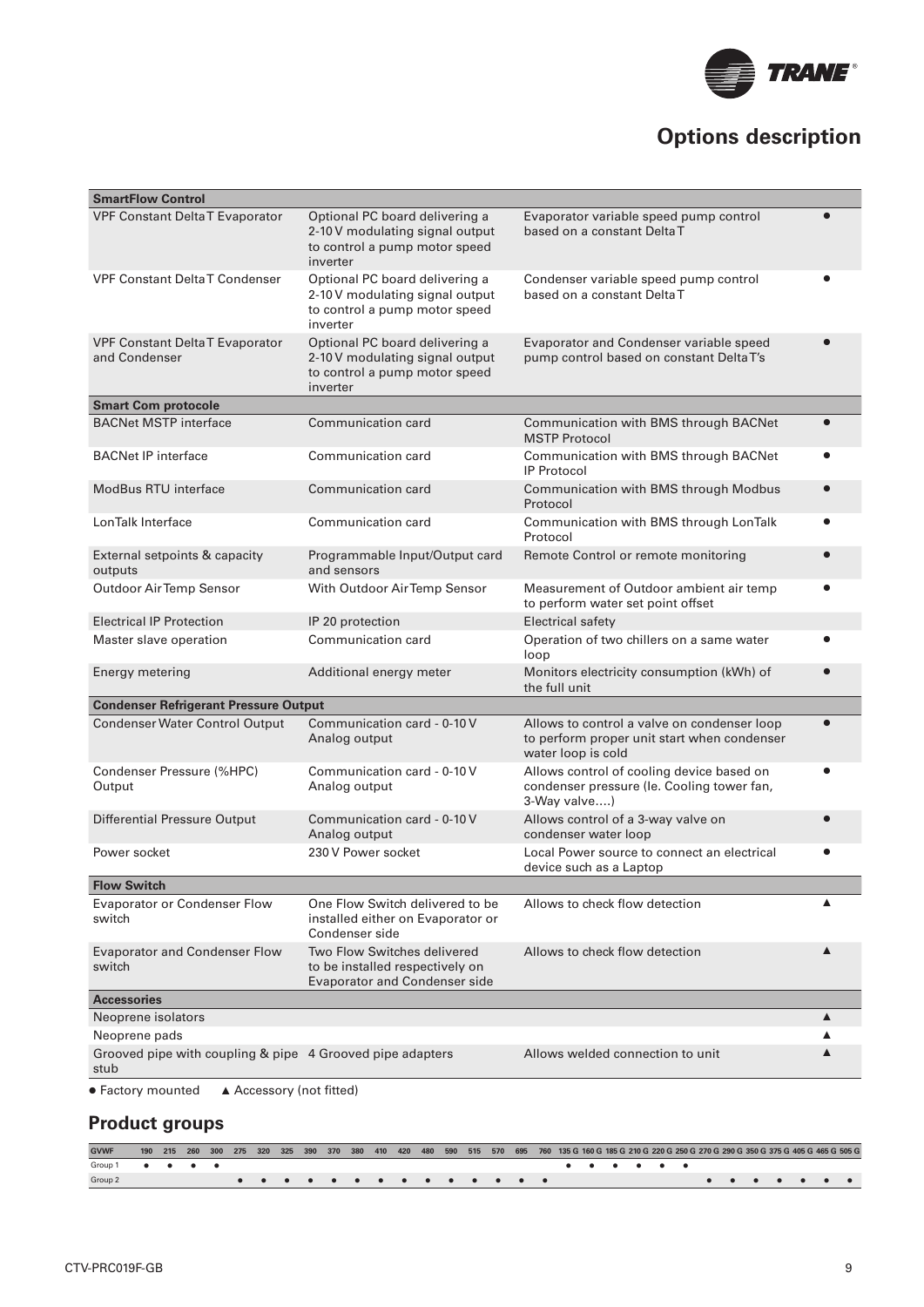

# **General Data**

## **GVWF (R134a)**

| High<br>High<br>Compressor Lift<br>High<br>High<br>High<br>High<br>Low<br>Low<br>High<br>Low<br>Low<br>Low<br>Low<br>Low<br>Low<br>Low<br>Low<br>Low<br>Max Cooling Cap<br>kW<br>698<br>838<br>1052<br>1388<br>1054<br>1184<br>1420<br>1446<br>1684<br>1583<br>1763<br>1973<br>1933<br>2349<br>2529<br>977<br>1215<br>2126<br>Gross Performances (1)<br>kW<br>594<br>830<br><b>Rated Cooling Cap</b><br>712<br>894<br>1032<br>1179<br>896<br>1006<br>1207<br>1228<br>1431<br>1345<br>1498<br>1861<br>1642<br>2126<br>1995<br>2529<br>347.0<br>460.7<br>kW<br>113.6<br>135.6<br>155.4<br>159.4<br>179.8<br>202.6<br>165.3<br>188.4<br>211.8<br>223.3<br>250.2<br>239.8<br>266.5<br>331.7<br>295.3<br>412.8<br>Power Input<br>5.23<br>5.34<br>5.82<br>5.61<br>EER<br>5.25<br>5.61<br>5.74<br>5.42<br>5.34<br>5.70<br>5.50<br>5.72<br>5.62<br>5.61<br>5.56<br>5.15<br>5.75<br>5.49<br>Net Performances (1) (2)<br>kW<br>593<br>711<br>829<br>893<br>1031<br>1178<br>895<br>1005<br>1206<br>1227<br>1430<br>1344<br>1497<br>1860<br>1641<br>2125<br>1995<br>2526<br><b>Rated Cooling Cap</b><br>119.1<br>166.9<br>184.4<br>206.3<br>169.8<br>194.0<br>215.4<br>230.6<br>256.3<br>250.3<br>273.7<br>337.0<br>304.5<br>426.7<br>353.1<br>471.3<br>Power Input<br>kW<br>141.6<br>161.6<br>EER<br>4.98<br>5.02<br>5.13<br>5.35<br>5.59<br>5.71<br>5.27<br>5.18<br>5.60<br>5.32<br>5.58<br>5.37<br>5.47<br>5.52<br>5.39<br>4.98<br>5.65<br>5.36<br><b>SEER (4)</b><br>8.10<br>8.30<br>8.33<br>8.98<br>9.45<br>9.23<br>9.18<br>9.20<br>9.50<br>8.98<br>8.78<br>9.55<br>8.85<br>8.13<br>9.13<br>9.35<br>9.10<br>9.13<br>Space Cooling Efficiency<br>(% )<br>321<br>329<br>322<br>330<br>362<br>371<br>361<br>356<br>375<br>362<br>366<br>364<br>365<br>377<br>356<br>348<br>379<br>351<br>ns,c(3)<br>SEPR High Temperature (4)<br>8.54<br>8.81<br>9.08<br>9.50<br>10.24<br>10.85<br>9.15<br>9.16<br>9.99<br>9.24<br>9.95<br>9.46<br>9.70<br>9.53<br>9.63<br>8.79<br>10.29<br>9.28<br><b>Compressor</b><br>Circuit 1<br>$\overline{2}$<br>$\overline{2}$<br>2<br>$\overline{2}$<br>$\overline{2}$<br>2<br>$\overline{\mathbf{c}}$<br>$\overline{2}$<br>$\overline{2}$<br>2<br>$\overline{\mathbf{c}}$<br>$\overline{2}$<br>1<br>1<br>1<br>1<br>1<br>1<br>$\overline{2}$<br>$\overline{2}$<br>Circuit 2<br>1<br>$\mathbf{1}$<br>$\mathbf{1}$<br>$\mathbf{1}$<br>$\mathbf{1}$<br>1<br>$\mathbf{1}$<br>$\overline{1}$<br>$\overline{2}$<br>$\overline{2}$<br>$\mathbf{1}$<br>1<br>$\mathbf{1}$<br>$\mathbf{1}$<br>$\mathbf{1}$<br>1<br>Evaporator<br>$\overline{2}$<br>$\overline{2}$<br>2<br>$\overline{2}$<br>$\mathbf{1}$<br>$\mathbf{1}$<br>$\mathbf{1}$<br>$\mathbf{1}$<br>1<br>$\mathbf{1}$<br>$\overline{1}$<br>$\mathbf{1}$<br>$\mathbf{1}$<br>$\mathbf{1}$<br>$\mathbf{1}$<br>1<br>$\mathbf{1}$<br>$\mathbf{1}$<br>Pass<br>18.8<br>22.8<br>26.9<br>29.6<br>42.1<br>26.4<br>32.2<br>43.1<br>56.5<br>39.8<br>50.7<br>81.7<br>52.1<br>69.7<br>86.6<br>99.6<br>Nominal Flow (1)<br>$\mathsf{l}/\mathsf{s}$<br>61.1<br>46.5<br>kPa<br>28<br>Pressure Drop (1)<br>23<br>24<br>24<br>30<br>30<br>15<br>23<br>17<br>32<br>25<br>27<br>20<br>15<br>22<br>29<br>17<br>23<br>$\sqrt{s}$<br>11.8<br>15.5<br>18.2<br>20.0<br>23.2<br>34.0<br>20.4<br>20.4<br>34.0<br>23.2<br>34.0<br>23.2<br>34.0<br>64.0<br>34.0<br>39.4<br>64.0<br>64.0<br><b>Minimum Flow</b><br>43.2<br>66.7<br>73.3<br>85.1<br>74.8<br>85.1<br>234.0<br>234.0<br><b>Maximum Flow</b><br>$\sqrt{s}$<br>56.8<br>124.7<br>74.8<br>124.7<br>124.7<br>85.1<br>124.7<br>124.7<br>144.5<br>234.0<br><b>Water Connection Type</b><br>Grooved end<br><b>Water Connection Size</b><br>6<br>6<br>8<br>8<br>6<br>6<br>8<br>8<br>8<br>10<br>5<br>6<br>6<br>6<br>6<br>8<br>10<br>10<br>in<br>Condenser<br>$\overline{2}$<br>$\overline{2}$<br>$\overline{2}$<br>$\overline{2}$<br>$\mathbf{1}$<br>$\mathbf{1}$<br>$\mathbf{1}$<br>$\mathbf{1}$<br>$\mathbf{1}$<br>$\mathbf{1}$<br>$\mathbf{1}$<br>$\mathbf{1}$<br>$\mathbf{1}$<br>$\mathbf{1}$<br>$\mathbf{1}$<br>$\mathbf{1}$<br>$\mathbf{1}$<br>$\mathbf{1}$<br>Pass<br>22.3<br>27.0<br>31.9<br>35.2<br>49.9<br>72.0<br>31.1<br>38.0<br>54.9<br>50.8<br>66.6<br>47.1<br>60.2<br>96.7<br>61.4<br>82.3<br>102.2<br>118.0<br>Nominal Flow (1)<br>$\mathsf{l}/\mathsf{s}$<br>kPa<br>25.8<br>32.2<br>17.5<br>Pressure Drop (1)<br>21.5<br>23.5<br>11.4<br>14.8<br>8.5<br>10.2<br>8.5<br>11.8<br>12.7<br>10.1<br>10.3<br>12.3<br>10.7<br>13.8<br>18.4<br>29.9<br>45.8<br>56.4<br>13.0<br>18.0<br>20.5<br>20.5<br>45.8<br>53<br>34.3<br>53<br>53<br>45.8<br>53<br>91<br>53<br>91<br>91<br><b>Minimum Flow</b><br>$\mathsf{l}/\mathsf{s}$<br>167.9<br>333.0<br><b>Maximum Flow</b><br>$\sqrt{s}$<br>47.6<br>66.0<br>75.2<br>75.2<br>167.9<br>194.5<br>109.5<br>125.7<br>194.5<br>194.5<br>167.9<br>194.5<br>333.0<br>194.5<br>206.8<br>333.0<br><b>Water Connection Type</b><br>Grooved end<br>8<br><b>Water Connection Size</b><br>6<br>6<br>6<br>6<br>6<br>8<br>6<br>6<br>6<br>8<br>6<br>8<br>10<br>8<br>8<br>10<br>10<br>in<br>Refrigerant<br>R134a<br>Type<br>71<br>213<br>205<br>216<br>205<br>213<br>205<br>205<br>230<br>315<br>Charge Circuit 1<br>83<br>85<br>91<br>219<br>213<br>205<br>315<br>315<br>kg<br>83<br>85<br>91<br>93<br>205<br>104<br>99<br>205<br>93<br>205<br>93<br>205<br>230<br><b>Charge Circuit 2</b><br>71<br>310<br>205<br>315<br>315<br>kg<br>Dimensions & weight<br>2976<br>2976<br>2976<br>3476<br>4730<br>4804<br>4730<br>4730<br>4804<br>4730<br>4804<br>4730<br>4804<br>5245<br>4804<br>4804<br>5444<br>5444<br>Length<br>mm<br>Width<br>1800<br>1800<br>1800<br>1800<br>1125<br>1125<br>1125<br>1125<br>1700<br>1700<br>1700<br>1700<br>1700<br>1800<br>2141<br>1800<br>2141<br>2141<br>mm |  | <b>GVWF</b><br>190 | <b>GVWF</b><br>215 | <b>GVWF</b><br>260 | <b>GVWF</b><br>300 | <b>GVWF</b><br>325 | <b>GVWF</b><br>390 | <b>GVWF</b><br>275 | <b>GVWF</b><br>320 | <b>GVWF</b><br>370 | <b>GVWF</b><br>380 | <b>GVWF</b><br>410 | <b>GVWF</b><br>420 | <b>GVWF</b><br>480 | <b>GVWF</b><br>590 | <b>GVWF</b><br>515 | <b>GVWF</b><br>570 | <b>GVWF</b><br>695 | <b>GVWF</b><br>760 |
|---------------------------------------------------------------------------------------------------------------------------------------------------------------------------------------------------------------------------------------------------------------------------------------------------------------------------------------------------------------------------------------------------------------------------------------------------------------------------------------------------------------------------------------------------------------------------------------------------------------------------------------------------------------------------------------------------------------------------------------------------------------------------------------------------------------------------------------------------------------------------------------------------------------------------------------------------------------------------------------------------------------------------------------------------------------------------------------------------------------------------------------------------------------------------------------------------------------------------------------------------------------------------------------------------------------------------------------------------------------------------------------------------------------------------------------------------------------------------------------------------------------------------------------------------------------------------------------------------------------------------------------------------------------------------------------------------------------------------------------------------------------------------------------------------------------------------------------------------------------------------------------------------------------------------------------------------------------------------------------------------------------------------------------------------------------------------------------------------------------------------------------------------------------------------------------------------------------------------------------------------------------------------------------------------------------------------------------------------------------------------------------------------------------------------------------------------------------------------------------------------------------------------------------------------------------------------------------------------------------------------------------------------------------------------------------------------------------------------------------------------------------------------------------------------------------------------------------------------------------------------------------------------------------------------------------------------------------------------------------------------------------------------------------------------------------------------------------------------------------------------------------------------------------------------------------------------------------------------------------------------------------------------------------------------------------------------------------------------------------------------------------------------------------------------------------------------------------------------------------------------------------------------------------------------------------------------------------------------------------------------------------------------------------------------------------------------------------------------------------------------------------------------------------------------------------------------------------------------------------------------------------------------------------------------------------------------------------------------------------------------------------------------------------------------------------------------------------------------------------------------------------------------------------------------------------------------------------------------------------------------------------------------------------------------------------------------------------------------------------------------------------------------------------------------------------------------------------------------------------------------------------------------------------------------------------------------------------------------------------------------------------------------------------------------------------------------------------------------------------------------------------------------------------------------------------------------------------------------------------------------------------------------------------------------------------------------------------------------------------------------------------------------------------------------------------------------------------------------------------------------------------------------------------------------------------------------------------------------------------------------------------------------------------------------------------------------------------------------------------------------------------------------------------------------------------------------------------------------------------------------------------------------------------------------------------------------------------------------------------------------------------------------------------------------------------------------------------|--|--------------------|--------------------|--------------------|--------------------|--------------------|--------------------|--------------------|--------------------|--------------------|--------------------|--------------------|--------------------|--------------------|--------------------|--------------------|--------------------|--------------------|--------------------|
|                                                                                                                                                                                                                                                                                                                                                                                                                                                                                                                                                                                                                                                                                                                                                                                                                                                                                                                                                                                                                                                                                                                                                                                                                                                                                                                                                                                                                                                                                                                                                                                                                                                                                                                                                                                                                                                                                                                                                                                                                                                                                                                                                                                                                                                                                                                                                                                                                                                                                                                                                                                                                                                                                                                                                                                                                                                                                                                                                                                                                                                                                                                                                                                                                                                                                                                                                                                                                                                                                                                                                                                                                                                                                                                                                                                                                                                                                                                                                                                                                                                                                                                                                                                                                                                                                                                                                                                                                                                                                                                                                                                                                                                                                                                                                                                                                                                                                                                                                                                                                                                                                                                                                                                                                                                                                                                                                                                                                                                                                                                                                                                                                                                                                                               |  |                    |                    |                    |                    |                    |                    |                    |                    |                    |                    |                    |                    |                    |                    |                    |                    |                    |                    |
|                                                                                                                                                                                                                                                                                                                                                                                                                                                                                                                                                                                                                                                                                                                                                                                                                                                                                                                                                                                                                                                                                                                                                                                                                                                                                                                                                                                                                                                                                                                                                                                                                                                                                                                                                                                                                                                                                                                                                                                                                                                                                                                                                                                                                                                                                                                                                                                                                                                                                                                                                                                                                                                                                                                                                                                                                                                                                                                                                                                                                                                                                                                                                                                                                                                                                                                                                                                                                                                                                                                                                                                                                                                                                                                                                                                                                                                                                                                                                                                                                                                                                                                                                                                                                                                                                                                                                                                                                                                                                                                                                                                                                                                                                                                                                                                                                                                                                                                                                                                                                                                                                                                                                                                                                                                                                                                                                                                                                                                                                                                                                                                                                                                                                                               |  |                    |                    |                    |                    |                    |                    |                    |                    |                    |                    |                    |                    |                    |                    |                    |                    |                    |                    |
|                                                                                                                                                                                                                                                                                                                                                                                                                                                                                                                                                                                                                                                                                                                                                                                                                                                                                                                                                                                                                                                                                                                                                                                                                                                                                                                                                                                                                                                                                                                                                                                                                                                                                                                                                                                                                                                                                                                                                                                                                                                                                                                                                                                                                                                                                                                                                                                                                                                                                                                                                                                                                                                                                                                                                                                                                                                                                                                                                                                                                                                                                                                                                                                                                                                                                                                                                                                                                                                                                                                                                                                                                                                                                                                                                                                                                                                                                                                                                                                                                                                                                                                                                                                                                                                                                                                                                                                                                                                                                                                                                                                                                                                                                                                                                                                                                                                                                                                                                                                                                                                                                                                                                                                                                                                                                                                                                                                                                                                                                                                                                                                                                                                                                                               |  |                    |                    |                    |                    |                    |                    |                    |                    |                    |                    |                    |                    |                    |                    |                    |                    |                    |                    |
|                                                                                                                                                                                                                                                                                                                                                                                                                                                                                                                                                                                                                                                                                                                                                                                                                                                                                                                                                                                                                                                                                                                                                                                                                                                                                                                                                                                                                                                                                                                                                                                                                                                                                                                                                                                                                                                                                                                                                                                                                                                                                                                                                                                                                                                                                                                                                                                                                                                                                                                                                                                                                                                                                                                                                                                                                                                                                                                                                                                                                                                                                                                                                                                                                                                                                                                                                                                                                                                                                                                                                                                                                                                                                                                                                                                                                                                                                                                                                                                                                                                                                                                                                                                                                                                                                                                                                                                                                                                                                                                                                                                                                                                                                                                                                                                                                                                                                                                                                                                                                                                                                                                                                                                                                                                                                                                                                                                                                                                                                                                                                                                                                                                                                                               |  |                    |                    |                    |                    |                    |                    |                    |                    |                    |                    |                    |                    |                    |                    |                    |                    |                    |                    |
|                                                                                                                                                                                                                                                                                                                                                                                                                                                                                                                                                                                                                                                                                                                                                                                                                                                                                                                                                                                                                                                                                                                                                                                                                                                                                                                                                                                                                                                                                                                                                                                                                                                                                                                                                                                                                                                                                                                                                                                                                                                                                                                                                                                                                                                                                                                                                                                                                                                                                                                                                                                                                                                                                                                                                                                                                                                                                                                                                                                                                                                                                                                                                                                                                                                                                                                                                                                                                                                                                                                                                                                                                                                                                                                                                                                                                                                                                                                                                                                                                                                                                                                                                                                                                                                                                                                                                                                                                                                                                                                                                                                                                                                                                                                                                                                                                                                                                                                                                                                                                                                                                                                                                                                                                                                                                                                                                                                                                                                                                                                                                                                                                                                                                                               |  |                    |                    |                    |                    |                    |                    |                    |                    |                    |                    |                    |                    |                    |                    |                    |                    |                    |                    |
|                                                                                                                                                                                                                                                                                                                                                                                                                                                                                                                                                                                                                                                                                                                                                                                                                                                                                                                                                                                                                                                                                                                                                                                                                                                                                                                                                                                                                                                                                                                                                                                                                                                                                                                                                                                                                                                                                                                                                                                                                                                                                                                                                                                                                                                                                                                                                                                                                                                                                                                                                                                                                                                                                                                                                                                                                                                                                                                                                                                                                                                                                                                                                                                                                                                                                                                                                                                                                                                                                                                                                                                                                                                                                                                                                                                                                                                                                                                                                                                                                                                                                                                                                                                                                                                                                                                                                                                                                                                                                                                                                                                                                                                                                                                                                                                                                                                                                                                                                                                                                                                                                                                                                                                                                                                                                                                                                                                                                                                                                                                                                                                                                                                                                                               |  |                    |                    |                    |                    |                    |                    |                    |                    |                    |                    |                    |                    |                    |                    |                    |                    |                    |                    |
|                                                                                                                                                                                                                                                                                                                                                                                                                                                                                                                                                                                                                                                                                                                                                                                                                                                                                                                                                                                                                                                                                                                                                                                                                                                                                                                                                                                                                                                                                                                                                                                                                                                                                                                                                                                                                                                                                                                                                                                                                                                                                                                                                                                                                                                                                                                                                                                                                                                                                                                                                                                                                                                                                                                                                                                                                                                                                                                                                                                                                                                                                                                                                                                                                                                                                                                                                                                                                                                                                                                                                                                                                                                                                                                                                                                                                                                                                                                                                                                                                                                                                                                                                                                                                                                                                                                                                                                                                                                                                                                                                                                                                                                                                                                                                                                                                                                                                                                                                                                                                                                                                                                                                                                                                                                                                                                                                                                                                                                                                                                                                                                                                                                                                                               |  |                    |                    |                    |                    |                    |                    |                    |                    |                    |                    |                    |                    |                    |                    |                    |                    |                    |                    |
|                                                                                                                                                                                                                                                                                                                                                                                                                                                                                                                                                                                                                                                                                                                                                                                                                                                                                                                                                                                                                                                                                                                                                                                                                                                                                                                                                                                                                                                                                                                                                                                                                                                                                                                                                                                                                                                                                                                                                                                                                                                                                                                                                                                                                                                                                                                                                                                                                                                                                                                                                                                                                                                                                                                                                                                                                                                                                                                                                                                                                                                                                                                                                                                                                                                                                                                                                                                                                                                                                                                                                                                                                                                                                                                                                                                                                                                                                                                                                                                                                                                                                                                                                                                                                                                                                                                                                                                                                                                                                                                                                                                                                                                                                                                                                                                                                                                                                                                                                                                                                                                                                                                                                                                                                                                                                                                                                                                                                                                                                                                                                                                                                                                                                                               |  |                    |                    |                    |                    |                    |                    |                    |                    |                    |                    |                    |                    |                    |                    |                    |                    |                    |                    |
|                                                                                                                                                                                                                                                                                                                                                                                                                                                                                                                                                                                                                                                                                                                                                                                                                                                                                                                                                                                                                                                                                                                                                                                                                                                                                                                                                                                                                                                                                                                                                                                                                                                                                                                                                                                                                                                                                                                                                                                                                                                                                                                                                                                                                                                                                                                                                                                                                                                                                                                                                                                                                                                                                                                                                                                                                                                                                                                                                                                                                                                                                                                                                                                                                                                                                                                                                                                                                                                                                                                                                                                                                                                                                                                                                                                                                                                                                                                                                                                                                                                                                                                                                                                                                                                                                                                                                                                                                                                                                                                                                                                                                                                                                                                                                                                                                                                                                                                                                                                                                                                                                                                                                                                                                                                                                                                                                                                                                                                                                                                                                                                                                                                                                                               |  |                    |                    |                    |                    |                    |                    |                    |                    |                    |                    |                    |                    |                    |                    |                    |                    |                    |                    |
|                                                                                                                                                                                                                                                                                                                                                                                                                                                                                                                                                                                                                                                                                                                                                                                                                                                                                                                                                                                                                                                                                                                                                                                                                                                                                                                                                                                                                                                                                                                                                                                                                                                                                                                                                                                                                                                                                                                                                                                                                                                                                                                                                                                                                                                                                                                                                                                                                                                                                                                                                                                                                                                                                                                                                                                                                                                                                                                                                                                                                                                                                                                                                                                                                                                                                                                                                                                                                                                                                                                                                                                                                                                                                                                                                                                                                                                                                                                                                                                                                                                                                                                                                                                                                                                                                                                                                                                                                                                                                                                                                                                                                                                                                                                                                                                                                                                                                                                                                                                                                                                                                                                                                                                                                                                                                                                                                                                                                                                                                                                                                                                                                                                                                                               |  |                    |                    |                    |                    |                    |                    |                    |                    |                    |                    |                    |                    |                    |                    |                    |                    |                    |                    |
|                                                                                                                                                                                                                                                                                                                                                                                                                                                                                                                                                                                                                                                                                                                                                                                                                                                                                                                                                                                                                                                                                                                                                                                                                                                                                                                                                                                                                                                                                                                                                                                                                                                                                                                                                                                                                                                                                                                                                                                                                                                                                                                                                                                                                                                                                                                                                                                                                                                                                                                                                                                                                                                                                                                                                                                                                                                                                                                                                                                                                                                                                                                                                                                                                                                                                                                                                                                                                                                                                                                                                                                                                                                                                                                                                                                                                                                                                                                                                                                                                                                                                                                                                                                                                                                                                                                                                                                                                                                                                                                                                                                                                                                                                                                                                                                                                                                                                                                                                                                                                                                                                                                                                                                                                                                                                                                                                                                                                                                                                                                                                                                                                                                                                                               |  |                    |                    |                    |                    |                    |                    |                    |                    |                    |                    |                    |                    |                    |                    |                    |                    |                    |                    |
|                                                                                                                                                                                                                                                                                                                                                                                                                                                                                                                                                                                                                                                                                                                                                                                                                                                                                                                                                                                                                                                                                                                                                                                                                                                                                                                                                                                                                                                                                                                                                                                                                                                                                                                                                                                                                                                                                                                                                                                                                                                                                                                                                                                                                                                                                                                                                                                                                                                                                                                                                                                                                                                                                                                                                                                                                                                                                                                                                                                                                                                                                                                                                                                                                                                                                                                                                                                                                                                                                                                                                                                                                                                                                                                                                                                                                                                                                                                                                                                                                                                                                                                                                                                                                                                                                                                                                                                                                                                                                                                                                                                                                                                                                                                                                                                                                                                                                                                                                                                                                                                                                                                                                                                                                                                                                                                                                                                                                                                                                                                                                                                                                                                                                                               |  |                    |                    |                    |                    |                    |                    |                    |                    |                    |                    |                    |                    |                    |                    |                    |                    |                    |                    |
|                                                                                                                                                                                                                                                                                                                                                                                                                                                                                                                                                                                                                                                                                                                                                                                                                                                                                                                                                                                                                                                                                                                                                                                                                                                                                                                                                                                                                                                                                                                                                                                                                                                                                                                                                                                                                                                                                                                                                                                                                                                                                                                                                                                                                                                                                                                                                                                                                                                                                                                                                                                                                                                                                                                                                                                                                                                                                                                                                                                                                                                                                                                                                                                                                                                                                                                                                                                                                                                                                                                                                                                                                                                                                                                                                                                                                                                                                                                                                                                                                                                                                                                                                                                                                                                                                                                                                                                                                                                                                                                                                                                                                                                                                                                                                                                                                                                                                                                                                                                                                                                                                                                                                                                                                                                                                                                                                                                                                                                                                                                                                                                                                                                                                                               |  |                    |                    |                    |                    |                    |                    |                    |                    |                    |                    |                    |                    |                    |                    |                    |                    |                    |                    |
|                                                                                                                                                                                                                                                                                                                                                                                                                                                                                                                                                                                                                                                                                                                                                                                                                                                                                                                                                                                                                                                                                                                                                                                                                                                                                                                                                                                                                                                                                                                                                                                                                                                                                                                                                                                                                                                                                                                                                                                                                                                                                                                                                                                                                                                                                                                                                                                                                                                                                                                                                                                                                                                                                                                                                                                                                                                                                                                                                                                                                                                                                                                                                                                                                                                                                                                                                                                                                                                                                                                                                                                                                                                                                                                                                                                                                                                                                                                                                                                                                                                                                                                                                                                                                                                                                                                                                                                                                                                                                                                                                                                                                                                                                                                                                                                                                                                                                                                                                                                                                                                                                                                                                                                                                                                                                                                                                                                                                                                                                                                                                                                                                                                                                                               |  |                    |                    |                    |                    |                    |                    |                    |                    |                    |                    |                    |                    |                    |                    |                    |                    |                    |                    |
|                                                                                                                                                                                                                                                                                                                                                                                                                                                                                                                                                                                                                                                                                                                                                                                                                                                                                                                                                                                                                                                                                                                                                                                                                                                                                                                                                                                                                                                                                                                                                                                                                                                                                                                                                                                                                                                                                                                                                                                                                                                                                                                                                                                                                                                                                                                                                                                                                                                                                                                                                                                                                                                                                                                                                                                                                                                                                                                                                                                                                                                                                                                                                                                                                                                                                                                                                                                                                                                                                                                                                                                                                                                                                                                                                                                                                                                                                                                                                                                                                                                                                                                                                                                                                                                                                                                                                                                                                                                                                                                                                                                                                                                                                                                                                                                                                                                                                                                                                                                                                                                                                                                                                                                                                                                                                                                                                                                                                                                                                                                                                                                                                                                                                                               |  |                    |                    |                    |                    |                    |                    |                    |                    |                    |                    |                    |                    |                    |                    |                    |                    |                    |                    |
|                                                                                                                                                                                                                                                                                                                                                                                                                                                                                                                                                                                                                                                                                                                                                                                                                                                                                                                                                                                                                                                                                                                                                                                                                                                                                                                                                                                                                                                                                                                                                                                                                                                                                                                                                                                                                                                                                                                                                                                                                                                                                                                                                                                                                                                                                                                                                                                                                                                                                                                                                                                                                                                                                                                                                                                                                                                                                                                                                                                                                                                                                                                                                                                                                                                                                                                                                                                                                                                                                                                                                                                                                                                                                                                                                                                                                                                                                                                                                                                                                                                                                                                                                                                                                                                                                                                                                                                                                                                                                                                                                                                                                                                                                                                                                                                                                                                                                                                                                                                                                                                                                                                                                                                                                                                                                                                                                                                                                                                                                                                                                                                                                                                                                                               |  |                    |                    |                    |                    |                    |                    |                    |                    |                    |                    |                    |                    |                    |                    |                    |                    |                    |                    |
|                                                                                                                                                                                                                                                                                                                                                                                                                                                                                                                                                                                                                                                                                                                                                                                                                                                                                                                                                                                                                                                                                                                                                                                                                                                                                                                                                                                                                                                                                                                                                                                                                                                                                                                                                                                                                                                                                                                                                                                                                                                                                                                                                                                                                                                                                                                                                                                                                                                                                                                                                                                                                                                                                                                                                                                                                                                                                                                                                                                                                                                                                                                                                                                                                                                                                                                                                                                                                                                                                                                                                                                                                                                                                                                                                                                                                                                                                                                                                                                                                                                                                                                                                                                                                                                                                                                                                                                                                                                                                                                                                                                                                                                                                                                                                                                                                                                                                                                                                                                                                                                                                                                                                                                                                                                                                                                                                                                                                                                                                                                                                                                                                                                                                                               |  |                    |                    |                    |                    |                    |                    |                    |                    |                    |                    |                    |                    |                    |                    |                    |                    |                    |                    |
|                                                                                                                                                                                                                                                                                                                                                                                                                                                                                                                                                                                                                                                                                                                                                                                                                                                                                                                                                                                                                                                                                                                                                                                                                                                                                                                                                                                                                                                                                                                                                                                                                                                                                                                                                                                                                                                                                                                                                                                                                                                                                                                                                                                                                                                                                                                                                                                                                                                                                                                                                                                                                                                                                                                                                                                                                                                                                                                                                                                                                                                                                                                                                                                                                                                                                                                                                                                                                                                                                                                                                                                                                                                                                                                                                                                                                                                                                                                                                                                                                                                                                                                                                                                                                                                                                                                                                                                                                                                                                                                                                                                                                                                                                                                                                                                                                                                                                                                                                                                                                                                                                                                                                                                                                                                                                                                                                                                                                                                                                                                                                                                                                                                                                                               |  |                    |                    |                    |                    |                    |                    |                    |                    |                    |                    |                    |                    |                    |                    |                    |                    |                    |                    |
|                                                                                                                                                                                                                                                                                                                                                                                                                                                                                                                                                                                                                                                                                                                                                                                                                                                                                                                                                                                                                                                                                                                                                                                                                                                                                                                                                                                                                                                                                                                                                                                                                                                                                                                                                                                                                                                                                                                                                                                                                                                                                                                                                                                                                                                                                                                                                                                                                                                                                                                                                                                                                                                                                                                                                                                                                                                                                                                                                                                                                                                                                                                                                                                                                                                                                                                                                                                                                                                                                                                                                                                                                                                                                                                                                                                                                                                                                                                                                                                                                                                                                                                                                                                                                                                                                                                                                                                                                                                                                                                                                                                                                                                                                                                                                                                                                                                                                                                                                                                                                                                                                                                                                                                                                                                                                                                                                                                                                                                                                                                                                                                                                                                                                                               |  |                    |                    |                    |                    |                    |                    |                    |                    |                    |                    |                    |                    |                    |                    |                    |                    |                    |                    |
|                                                                                                                                                                                                                                                                                                                                                                                                                                                                                                                                                                                                                                                                                                                                                                                                                                                                                                                                                                                                                                                                                                                                                                                                                                                                                                                                                                                                                                                                                                                                                                                                                                                                                                                                                                                                                                                                                                                                                                                                                                                                                                                                                                                                                                                                                                                                                                                                                                                                                                                                                                                                                                                                                                                                                                                                                                                                                                                                                                                                                                                                                                                                                                                                                                                                                                                                                                                                                                                                                                                                                                                                                                                                                                                                                                                                                                                                                                                                                                                                                                                                                                                                                                                                                                                                                                                                                                                                                                                                                                                                                                                                                                                                                                                                                                                                                                                                                                                                                                                                                                                                                                                                                                                                                                                                                                                                                                                                                                                                                                                                                                                                                                                                                                               |  |                    |                    |                    |                    |                    |                    |                    |                    |                    |                    |                    |                    |                    |                    |                    |                    |                    |                    |
|                                                                                                                                                                                                                                                                                                                                                                                                                                                                                                                                                                                                                                                                                                                                                                                                                                                                                                                                                                                                                                                                                                                                                                                                                                                                                                                                                                                                                                                                                                                                                                                                                                                                                                                                                                                                                                                                                                                                                                                                                                                                                                                                                                                                                                                                                                                                                                                                                                                                                                                                                                                                                                                                                                                                                                                                                                                                                                                                                                                                                                                                                                                                                                                                                                                                                                                                                                                                                                                                                                                                                                                                                                                                                                                                                                                                                                                                                                                                                                                                                                                                                                                                                                                                                                                                                                                                                                                                                                                                                                                                                                                                                                                                                                                                                                                                                                                                                                                                                                                                                                                                                                                                                                                                                                                                                                                                                                                                                                                                                                                                                                                                                                                                                                               |  |                    |                    |                    |                    |                    |                    |                    |                    |                    |                    |                    |                    |                    |                    |                    |                    |                    |                    |
|                                                                                                                                                                                                                                                                                                                                                                                                                                                                                                                                                                                                                                                                                                                                                                                                                                                                                                                                                                                                                                                                                                                                                                                                                                                                                                                                                                                                                                                                                                                                                                                                                                                                                                                                                                                                                                                                                                                                                                                                                                                                                                                                                                                                                                                                                                                                                                                                                                                                                                                                                                                                                                                                                                                                                                                                                                                                                                                                                                                                                                                                                                                                                                                                                                                                                                                                                                                                                                                                                                                                                                                                                                                                                                                                                                                                                                                                                                                                                                                                                                                                                                                                                                                                                                                                                                                                                                                                                                                                                                                                                                                                                                                                                                                                                                                                                                                                                                                                                                                                                                                                                                                                                                                                                                                                                                                                                                                                                                                                                                                                                                                                                                                                                                               |  |                    |                    |                    |                    |                    |                    |                    |                    |                    |                    |                    |                    |                    |                    |                    |                    |                    |                    |
|                                                                                                                                                                                                                                                                                                                                                                                                                                                                                                                                                                                                                                                                                                                                                                                                                                                                                                                                                                                                                                                                                                                                                                                                                                                                                                                                                                                                                                                                                                                                                                                                                                                                                                                                                                                                                                                                                                                                                                                                                                                                                                                                                                                                                                                                                                                                                                                                                                                                                                                                                                                                                                                                                                                                                                                                                                                                                                                                                                                                                                                                                                                                                                                                                                                                                                                                                                                                                                                                                                                                                                                                                                                                                                                                                                                                                                                                                                                                                                                                                                                                                                                                                                                                                                                                                                                                                                                                                                                                                                                                                                                                                                                                                                                                                                                                                                                                                                                                                                                                                                                                                                                                                                                                                                                                                                                                                                                                                                                                                                                                                                                                                                                                                                               |  |                    |                    |                    |                    |                    |                    |                    |                    |                    |                    |                    |                    |                    |                    |                    |                    |                    |                    |
|                                                                                                                                                                                                                                                                                                                                                                                                                                                                                                                                                                                                                                                                                                                                                                                                                                                                                                                                                                                                                                                                                                                                                                                                                                                                                                                                                                                                                                                                                                                                                                                                                                                                                                                                                                                                                                                                                                                                                                                                                                                                                                                                                                                                                                                                                                                                                                                                                                                                                                                                                                                                                                                                                                                                                                                                                                                                                                                                                                                                                                                                                                                                                                                                                                                                                                                                                                                                                                                                                                                                                                                                                                                                                                                                                                                                                                                                                                                                                                                                                                                                                                                                                                                                                                                                                                                                                                                                                                                                                                                                                                                                                                                                                                                                                                                                                                                                                                                                                                                                                                                                                                                                                                                                                                                                                                                                                                                                                                                                                                                                                                                                                                                                                                               |  |                    |                    |                    |                    |                    |                    |                    |                    |                    |                    |                    |                    |                    |                    |                    |                    |                    |                    |
|                                                                                                                                                                                                                                                                                                                                                                                                                                                                                                                                                                                                                                                                                                                                                                                                                                                                                                                                                                                                                                                                                                                                                                                                                                                                                                                                                                                                                                                                                                                                                                                                                                                                                                                                                                                                                                                                                                                                                                                                                                                                                                                                                                                                                                                                                                                                                                                                                                                                                                                                                                                                                                                                                                                                                                                                                                                                                                                                                                                                                                                                                                                                                                                                                                                                                                                                                                                                                                                                                                                                                                                                                                                                                                                                                                                                                                                                                                                                                                                                                                                                                                                                                                                                                                                                                                                                                                                                                                                                                                                                                                                                                                                                                                                                                                                                                                                                                                                                                                                                                                                                                                                                                                                                                                                                                                                                                                                                                                                                                                                                                                                                                                                                                                               |  |                    |                    |                    |                    |                    |                    |                    |                    |                    |                    |                    |                    |                    |                    |                    |                    |                    |                    |
|                                                                                                                                                                                                                                                                                                                                                                                                                                                                                                                                                                                                                                                                                                                                                                                                                                                                                                                                                                                                                                                                                                                                                                                                                                                                                                                                                                                                                                                                                                                                                                                                                                                                                                                                                                                                                                                                                                                                                                                                                                                                                                                                                                                                                                                                                                                                                                                                                                                                                                                                                                                                                                                                                                                                                                                                                                                                                                                                                                                                                                                                                                                                                                                                                                                                                                                                                                                                                                                                                                                                                                                                                                                                                                                                                                                                                                                                                                                                                                                                                                                                                                                                                                                                                                                                                                                                                                                                                                                                                                                                                                                                                                                                                                                                                                                                                                                                                                                                                                                                                                                                                                                                                                                                                                                                                                                                                                                                                                                                                                                                                                                                                                                                                                               |  |                    |                    |                    |                    |                    |                    |                    |                    |                    |                    |                    |                    |                    |                    |                    |                    |                    |                    |
|                                                                                                                                                                                                                                                                                                                                                                                                                                                                                                                                                                                                                                                                                                                                                                                                                                                                                                                                                                                                                                                                                                                                                                                                                                                                                                                                                                                                                                                                                                                                                                                                                                                                                                                                                                                                                                                                                                                                                                                                                                                                                                                                                                                                                                                                                                                                                                                                                                                                                                                                                                                                                                                                                                                                                                                                                                                                                                                                                                                                                                                                                                                                                                                                                                                                                                                                                                                                                                                                                                                                                                                                                                                                                                                                                                                                                                                                                                                                                                                                                                                                                                                                                                                                                                                                                                                                                                                                                                                                                                                                                                                                                                                                                                                                                                                                                                                                                                                                                                                                                                                                                                                                                                                                                                                                                                                                                                                                                                                                                                                                                                                                                                                                                                               |  |                    |                    |                    |                    |                    |                    |                    |                    |                    |                    |                    |                    |                    |                    |                    |                    |                    |                    |
|                                                                                                                                                                                                                                                                                                                                                                                                                                                                                                                                                                                                                                                                                                                                                                                                                                                                                                                                                                                                                                                                                                                                                                                                                                                                                                                                                                                                                                                                                                                                                                                                                                                                                                                                                                                                                                                                                                                                                                                                                                                                                                                                                                                                                                                                                                                                                                                                                                                                                                                                                                                                                                                                                                                                                                                                                                                                                                                                                                                                                                                                                                                                                                                                                                                                                                                                                                                                                                                                                                                                                                                                                                                                                                                                                                                                                                                                                                                                                                                                                                                                                                                                                                                                                                                                                                                                                                                                                                                                                                                                                                                                                                                                                                                                                                                                                                                                                                                                                                                                                                                                                                                                                                                                                                                                                                                                                                                                                                                                                                                                                                                                                                                                                                               |  |                    |                    |                    |                    |                    |                    |                    |                    |                    |                    |                    |                    |                    |                    |                    |                    |                    |                    |
|                                                                                                                                                                                                                                                                                                                                                                                                                                                                                                                                                                                                                                                                                                                                                                                                                                                                                                                                                                                                                                                                                                                                                                                                                                                                                                                                                                                                                                                                                                                                                                                                                                                                                                                                                                                                                                                                                                                                                                                                                                                                                                                                                                                                                                                                                                                                                                                                                                                                                                                                                                                                                                                                                                                                                                                                                                                                                                                                                                                                                                                                                                                                                                                                                                                                                                                                                                                                                                                                                                                                                                                                                                                                                                                                                                                                                                                                                                                                                                                                                                                                                                                                                                                                                                                                                                                                                                                                                                                                                                                                                                                                                                                                                                                                                                                                                                                                                                                                                                                                                                                                                                                                                                                                                                                                                                                                                                                                                                                                                                                                                                                                                                                                                                               |  |                    |                    |                    |                    |                    |                    |                    |                    |                    |                    |                    |                    |                    |                    |                    |                    |                    |                    |
|                                                                                                                                                                                                                                                                                                                                                                                                                                                                                                                                                                                                                                                                                                                                                                                                                                                                                                                                                                                                                                                                                                                                                                                                                                                                                                                                                                                                                                                                                                                                                                                                                                                                                                                                                                                                                                                                                                                                                                                                                                                                                                                                                                                                                                                                                                                                                                                                                                                                                                                                                                                                                                                                                                                                                                                                                                                                                                                                                                                                                                                                                                                                                                                                                                                                                                                                                                                                                                                                                                                                                                                                                                                                                                                                                                                                                                                                                                                                                                                                                                                                                                                                                                                                                                                                                                                                                                                                                                                                                                                                                                                                                                                                                                                                                                                                                                                                                                                                                                                                                                                                                                                                                                                                                                                                                                                                                                                                                                                                                                                                                                                                                                                                                                               |  |                    |                    |                    |                    |                    |                    |                    |                    |                    |                    |                    |                    |                    |                    |                    |                    |                    |                    |
|                                                                                                                                                                                                                                                                                                                                                                                                                                                                                                                                                                                                                                                                                                                                                                                                                                                                                                                                                                                                                                                                                                                                                                                                                                                                                                                                                                                                                                                                                                                                                                                                                                                                                                                                                                                                                                                                                                                                                                                                                                                                                                                                                                                                                                                                                                                                                                                                                                                                                                                                                                                                                                                                                                                                                                                                                                                                                                                                                                                                                                                                                                                                                                                                                                                                                                                                                                                                                                                                                                                                                                                                                                                                                                                                                                                                                                                                                                                                                                                                                                                                                                                                                                                                                                                                                                                                                                                                                                                                                                                                                                                                                                                                                                                                                                                                                                                                                                                                                                                                                                                                                                                                                                                                                                                                                                                                                                                                                                                                                                                                                                                                                                                                                                               |  |                    |                    |                    |                    |                    |                    |                    |                    |                    |                    |                    |                    |                    |                    |                    |                    |                    |                    |
|                                                                                                                                                                                                                                                                                                                                                                                                                                                                                                                                                                                                                                                                                                                                                                                                                                                                                                                                                                                                                                                                                                                                                                                                                                                                                                                                                                                                                                                                                                                                                                                                                                                                                                                                                                                                                                                                                                                                                                                                                                                                                                                                                                                                                                                                                                                                                                                                                                                                                                                                                                                                                                                                                                                                                                                                                                                                                                                                                                                                                                                                                                                                                                                                                                                                                                                                                                                                                                                                                                                                                                                                                                                                                                                                                                                                                                                                                                                                                                                                                                                                                                                                                                                                                                                                                                                                                                                                                                                                                                                                                                                                                                                                                                                                                                                                                                                                                                                                                                                                                                                                                                                                                                                                                                                                                                                                                                                                                                                                                                                                                                                                                                                                                                               |  |                    |                    |                    |                    |                    |                    |                    |                    |                    |                    |                    |                    |                    |                    |                    |                    |                    |                    |
|                                                                                                                                                                                                                                                                                                                                                                                                                                                                                                                                                                                                                                                                                                                                                                                                                                                                                                                                                                                                                                                                                                                                                                                                                                                                                                                                                                                                                                                                                                                                                                                                                                                                                                                                                                                                                                                                                                                                                                                                                                                                                                                                                                                                                                                                                                                                                                                                                                                                                                                                                                                                                                                                                                                                                                                                                                                                                                                                                                                                                                                                                                                                                                                                                                                                                                                                                                                                                                                                                                                                                                                                                                                                                                                                                                                                                                                                                                                                                                                                                                                                                                                                                                                                                                                                                                                                                                                                                                                                                                                                                                                                                                                                                                                                                                                                                                                                                                                                                                                                                                                                                                                                                                                                                                                                                                                                                                                                                                                                                                                                                                                                                                                                                                               |  |                    |                    |                    |                    |                    |                    |                    |                    |                    |                    |                    |                    |                    |                    |                    |                    |                    |                    |
|                                                                                                                                                                                                                                                                                                                                                                                                                                                                                                                                                                                                                                                                                                                                                                                                                                                                                                                                                                                                                                                                                                                                                                                                                                                                                                                                                                                                                                                                                                                                                                                                                                                                                                                                                                                                                                                                                                                                                                                                                                                                                                                                                                                                                                                                                                                                                                                                                                                                                                                                                                                                                                                                                                                                                                                                                                                                                                                                                                                                                                                                                                                                                                                                                                                                                                                                                                                                                                                                                                                                                                                                                                                                                                                                                                                                                                                                                                                                                                                                                                                                                                                                                                                                                                                                                                                                                                                                                                                                                                                                                                                                                                                                                                                                                                                                                                                                                                                                                                                                                                                                                                                                                                                                                                                                                                                                                                                                                                                                                                                                                                                                                                                                                                               |  |                    |                    |                    |                    |                    |                    |                    |                    |                    |                    |                    |                    |                    |                    |                    |                    |                    |                    |
|                                                                                                                                                                                                                                                                                                                                                                                                                                                                                                                                                                                                                                                                                                                                                                                                                                                                                                                                                                                                                                                                                                                                                                                                                                                                                                                                                                                                                                                                                                                                                                                                                                                                                                                                                                                                                                                                                                                                                                                                                                                                                                                                                                                                                                                                                                                                                                                                                                                                                                                                                                                                                                                                                                                                                                                                                                                                                                                                                                                                                                                                                                                                                                                                                                                                                                                                                                                                                                                                                                                                                                                                                                                                                                                                                                                                                                                                                                                                                                                                                                                                                                                                                                                                                                                                                                                                                                                                                                                                                                                                                                                                                                                                                                                                                                                                                                                                                                                                                                                                                                                                                                                                                                                                                                                                                                                                                                                                                                                                                                                                                                                                                                                                                                               |  |                    |                    |                    |                    |                    |                    |                    |                    |                    |                    |                    |                    |                    |                    |                    |                    |                    |                    |
|                                                                                                                                                                                                                                                                                                                                                                                                                                                                                                                                                                                                                                                                                                                                                                                                                                                                                                                                                                                                                                                                                                                                                                                                                                                                                                                                                                                                                                                                                                                                                                                                                                                                                                                                                                                                                                                                                                                                                                                                                                                                                                                                                                                                                                                                                                                                                                                                                                                                                                                                                                                                                                                                                                                                                                                                                                                                                                                                                                                                                                                                                                                                                                                                                                                                                                                                                                                                                                                                                                                                                                                                                                                                                                                                                                                                                                                                                                                                                                                                                                                                                                                                                                                                                                                                                                                                                                                                                                                                                                                                                                                                                                                                                                                                                                                                                                                                                                                                                                                                                                                                                                                                                                                                                                                                                                                                                                                                                                                                                                                                                                                                                                                                                                               |  |                    |                    |                    |                    |                    |                    |                    |                    |                    |                    |                    |                    |                    |                    |                    |                    |                    |                    |
|                                                                                                                                                                                                                                                                                                                                                                                                                                                                                                                                                                                                                                                                                                                                                                                                                                                                                                                                                                                                                                                                                                                                                                                                                                                                                                                                                                                                                                                                                                                                                                                                                                                                                                                                                                                                                                                                                                                                                                                                                                                                                                                                                                                                                                                                                                                                                                                                                                                                                                                                                                                                                                                                                                                                                                                                                                                                                                                                                                                                                                                                                                                                                                                                                                                                                                                                                                                                                                                                                                                                                                                                                                                                                                                                                                                                                                                                                                                                                                                                                                                                                                                                                                                                                                                                                                                                                                                                                                                                                                                                                                                                                                                                                                                                                                                                                                                                                                                                                                                                                                                                                                                                                                                                                                                                                                                                                                                                                                                                                                                                                                                                                                                                                                               |  |                    |                    |                    |                    |                    |                    |                    |                    |                    |                    |                    |                    |                    |                    |                    |                    |                    |                    |
|                                                                                                                                                                                                                                                                                                                                                                                                                                                                                                                                                                                                                                                                                                                                                                                                                                                                                                                                                                                                                                                                                                                                                                                                                                                                                                                                                                                                                                                                                                                                                                                                                                                                                                                                                                                                                                                                                                                                                                                                                                                                                                                                                                                                                                                                                                                                                                                                                                                                                                                                                                                                                                                                                                                                                                                                                                                                                                                                                                                                                                                                                                                                                                                                                                                                                                                                                                                                                                                                                                                                                                                                                                                                                                                                                                                                                                                                                                                                                                                                                                                                                                                                                                                                                                                                                                                                                                                                                                                                                                                                                                                                                                                                                                                                                                                                                                                                                                                                                                                                                                                                                                                                                                                                                                                                                                                                                                                                                                                                                                                                                                                                                                                                                                               |  |                    |                    |                    |                    |                    |                    |                    |                    |                    |                    |                    |                    |                    |                    |                    |                    |                    |                    |
|                                                                                                                                                                                                                                                                                                                                                                                                                                                                                                                                                                                                                                                                                                                                                                                                                                                                                                                                                                                                                                                                                                                                                                                                                                                                                                                                                                                                                                                                                                                                                                                                                                                                                                                                                                                                                                                                                                                                                                                                                                                                                                                                                                                                                                                                                                                                                                                                                                                                                                                                                                                                                                                                                                                                                                                                                                                                                                                                                                                                                                                                                                                                                                                                                                                                                                                                                                                                                                                                                                                                                                                                                                                                                                                                                                                                                                                                                                                                                                                                                                                                                                                                                                                                                                                                                                                                                                                                                                                                                                                                                                                                                                                                                                                                                                                                                                                                                                                                                                                                                                                                                                                                                                                                                                                                                                                                                                                                                                                                                                                                                                                                                                                                                                               |  |                    |                    |                    |                    |                    |                    |                    |                    |                    |                    |                    |                    |                    |                    |                    |                    |                    |                    |
| 1920<br>1920<br>1920<br>2032<br>2315<br>2315<br>2315<br>Height<br>1920<br>2032<br>2135<br>2032<br>2135<br>2032<br>2135<br>2032<br>2135<br>2135<br>2135<br>mm                                                                                                                                                                                                                                                                                                                                                                                                                                                                                                                                                                                                                                                                                                                                                                                                                                                                                                                                                                                                                                                                                                                                                                                                                                                                                                                                                                                                                                                                                                                                                                                                                                                                                                                                                                                                                                                                                                                                                                                                                                                                                                                                                                                                                                                                                                                                                                                                                                                                                                                                                                                                                                                                                                                                                                                                                                                                                                                                                                                                                                                                                                                                                                                                                                                                                                                                                                                                                                                                                                                                                                                                                                                                                                                                                                                                                                                                                                                                                                                                                                                                                                                                                                                                                                                                                                                                                                                                                                                                                                                                                                                                                                                                                                                                                                                                                                                                                                                                                                                                                                                                                                                                                                                                                                                                                                                                                                                                                                                                                                                                                  |  |                    |                    |                    |                    |                    |                    |                    |                    |                    |                    |                    |                    |                    |                    |                    |                    |                    |                    |
| 3020<br>3370<br>4094<br>4954<br>5401<br>8323<br>2310<br>2810<br>4110<br>4102<br>4317<br>4317<br>8076<br>5574<br>8263<br>Operating weight<br>kg<br>5177<br>5177<br>5177                                                                                                                                                                                                                                                                                                                                                                                                                                                                                                                                                                                                                                                                                                                                                                                                                                                                                                                                                                                                                                                                                                                                                                                                                                                                                                                                                                                                                                                                                                                                                                                                                                                                                                                                                                                                                                                                                                                                                                                                                                                                                                                                                                                                                                                                                                                                                                                                                                                                                                                                                                                                                                                                                                                                                                                                                                                                                                                                                                                                                                                                                                                                                                                                                                                                                                                                                                                                                                                                                                                                                                                                                                                                                                                                                                                                                                                                                                                                                                                                                                                                                                                                                                                                                                                                                                                                                                                                                                                                                                                                                                                                                                                                                                                                                                                                                                                                                                                                                                                                                                                                                                                                                                                                                                                                                                                                                                                                                                                                                                                                        |  |                    |                    |                    |                    |                    |                    |                    |                    |                    |                    |                    |                    |                    |                    |                    |                    |                    |                    |

(1) Evaporator 12/7°C and 0.0 m2K/kW, and condenser at 30/35°C and 0.0 m²K/kW.

(2) Net performances calculated as per EN 14511-2013.

(3) ηs,c / SEER as defined in Directive 2009/125/EC of the European Parliament and of the Council with regard to Ecodesign requirements for Comfort Chillers with 2000 kW maximum capacity - COMMISSION REGULATION (EU) N° 2016/2281 of 20 December 2016.

(4) SEPR High temperature as defined in Directive 2009/125/EC of the European Parliament and of the Council with regard to Ecodesign requirements for Comfort Chillers with 2000 kW maximum capacity - COMMISSION REGULATION (EU) N° 2016/2281 of 20 December 2017.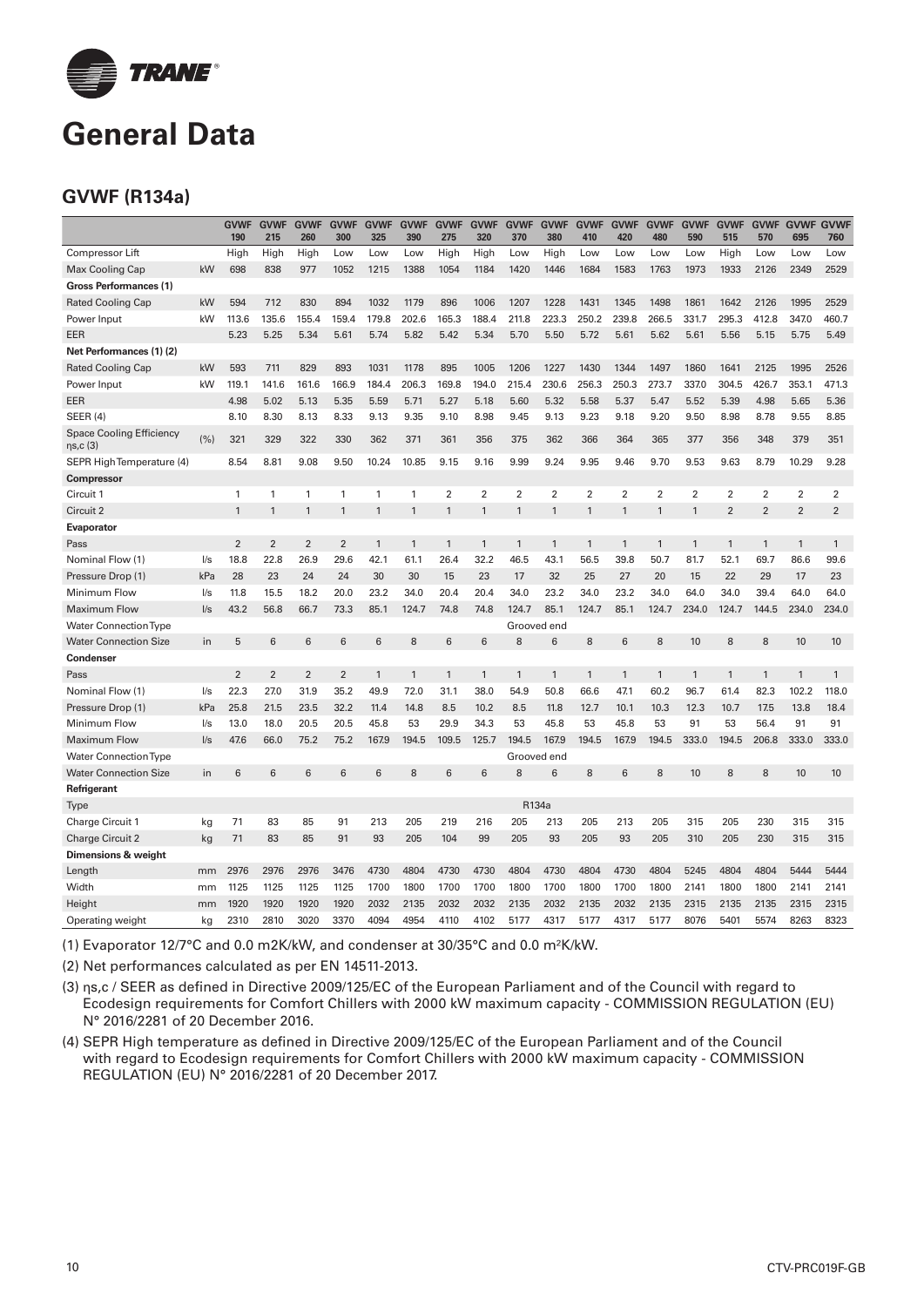

# **General Data**

### **GVWF G (R1234ze)**

|                                     |                         | <b>GVWF</b><br>135 G | <b>GVWF</b><br>160 G | <b>GVWF</b><br>185 G | <b>GVWF</b><br>210 G | <b>GVWF</b><br>220 G | <b>GVWF</b><br>250 G | <b>GVWF</b><br>270 G | <b>GVWF</b><br>290 G | <b>GVWF</b><br>350 G | <b>GVWF</b><br>375 G | <b>GVWF</b><br>405 G | <b>GVWF</b><br>465 G | <b>GVWF</b><br>505 G |
|-------------------------------------|-------------------------|----------------------|----------------------|----------------------|----------------------|----------------------|----------------------|----------------------|----------------------|----------------------|----------------------|----------------------|----------------------|----------------------|
| Compressor Lift                     |                         | High                 | High                 | High                 | Low                  | Low                  | Low                  | High                 | Low                  | Low                  | High                 | Low                  | Low                  | Low                  |
| Max Cooling Cap                     | kW                      | 502                  | 595                  | 689                  | 751                  | 782                  | 827                  | 1034                 | 1133                 | 1162                 | 1379                 | 1511                 | 1538                 | 1704                 |
| <b>Gross Performances (1)</b>       |                         |                      |                      |                      |                      |                      |                      |                      |                      |                      |                      |                      |                      |                      |
| <b>Rated Cooling Cap</b>            | kW                      | 425                  | 506                  | 586                  | 733                  | 779                  | 825                  | 878                  | 963                  | 1120                 | 1172                 | 1477                 | 1538                 | 1700                 |
| Power Input                         | kW                      | 79.7                 | 95.8                 | 108.5                | 143.4                | 150.0                | 153.9                | 154.9                | 169.2                | 209.7                | 202.4                | 275.6                | 285.4                | 294.1                |
| EER                                 |                         | 5.33                 | 5.28                 | 5.40                 | 5.11                 | 5.19                 | 5.36                 | 5.67                 | 5.69                 | 5.34                 | 5.79                 | 5.36                 | 5.39                 | 5.78                 |
| Net Performances (1) (2)            |                         |                      |                      |                      |                      |                      |                      |                      |                      |                      |                      |                      |                      |                      |
| <b>Rated Cooling Cap</b>            | kW                      | 425                  | 505                  | 585                  | 732                  | 778                  | 824                  | 877                  | 962                  | 1119                 | 1171                 | 1476                 | 1538                 | 1699                 |
| Power Input                         | kW                      | 83.7                 | 99.8                 | 113.4                | 150.0                | 155.0                | 160.0                | 159.2                | 173.3                | 215.6                | 207.6                | 283.3                | 291.8                | 298.1                |
| EER                                 |                         | 5.08                 | 5.06                 | 5.16                 | 4.88                 | 5.02                 | 5.15                 | 5.51                 | 5.55                 | 5.19                 | 5.64                 | 5.21                 | 5.27                 | 5.70                 |
| <b>SEER (4)</b>                     |                         | 8.05                 | 8.00                 | 8.05                 | 7.80                 | 7.85                 | 7.50                 | 9.18                 | 9.25                 | 8.53                 | 9.23                 | 9.08                 | 8.95                 | 9.28                 |
| Space Cooling Efficiency<br>ns,c(3) | (% )                    | 319                  | 317                  | 319                  | 309                  | 311                  | 297                  | 364                  | 367                  | 338                  | 366                  | 360                  | 355                  | 368                  |
| SEPR High Temperature (4)           |                         | 8.62                 | 8.77                 | 8.98                 | 8.44                 | 8.90                 | 9.21                 | 9.65                 | 9.66                 | 9.34                 | 9.96                 | 9.03                 | 9.35                 | 9.98                 |
| <b>Compressor</b>                   |                         |                      |                      |                      |                      |                      |                      |                      |                      |                      |                      |                      |                      |                      |
| Circuit 1                           |                         | 1                    | $\mathbf{1}$         | $\mathbf{1}$         | $\mathbf{1}$         | $\mathbf{1}$         | $\mathbf{1}$         | $\overline{2}$       | $\overline{2}$       | $\overline{2}$       | 2                    | $\overline{2}$       | $\overline{2}$       | $\overline{2}$       |
| Circuit 2                           |                         | $\mathbf{1}$         | $\mathbf{1}$         | $\mathbf{1}$         | $\mathbf{1}$         | $\mathbf{1}$         | $\mathbf{1}$         | $\mathbf{1}$         | $\mathbf{1}$         | $\mathbf{1}$         | $\overline{2}$       | $\overline{2}$       | $\overline{2}$       | $\overline{2}$       |
| Evaporator                          |                         |                      |                      |                      |                      |                      |                      |                      |                      |                      |                      |                      |                      |                      |
| Pass                                |                         | $\overline{2}$       | $\overline{2}$       | $\overline{2}$       | $\overline{2}$       | $\overline{2}$       | $\overline{2}$       | $\mathbf{1}$         | $\mathbf{1}$         | $\mathbf{1}$         | $\mathbf{1}$         | $\mathbf{1}$         | $\mathbf{1}$         | $\mathbf{1}$         |
| Nominal Flow (1)                    | $\mathsf{l}/\mathsf{s}$ | 14.9                 | 17.1                 | 20.7                 | 23.7                 | 30.7                 | 38.0                 | 28.3                 | 33.2                 | 46.5                 | 37.7                 | 56.3                 | 69.7                 | 79.64                |
| Pressure Drop (1)                   | kPa                     | 20.2                 | 22.6                 | 29.5                 | 25.0                 | 30.9                 | 40.0                 | 17.4                 | 18.9                 | 36.9                 | 16.1                 | 30.1                 | 29.2                 | 14.68                |
| Minimum Flow                        | $\sqrt{s}$              | 10.8                 | 11.8                 | 12.6                 | 15.5                 | 18.2                 | 20.0                 | 20.4                 | 23.2                 | 23.2                 | 28.2                 | 30.8                 | 39.4                 | 64                   |
| Maximum Flow                        | $\frac{1}{s}$           | 39.6                 | 43.2                 | 46.2                 | 56.8                 | 66.7                 | 73.3                 | 74.8                 | 85.1                 | 85.1                 | 103.4                | 113.0                | 144.5                | 234                  |
| <b>Water Connection Type</b>        |                         |                      |                      |                      |                      |                      |                      | Grooved end          |                      |                      |                      |                      |                      |                      |
| <b>Water Connection Size</b>        | in                      | 5                    | 5                    | 5                    | 6                    | 6                    | 6                    | $6\phantom{1}6$      | 6                    | $6\phantom{1}6$      | 8                    | 8                    | 8                    | 10                   |
| <b>Condenser</b>                    |                         |                      |                      |                      |                      |                      |                      |                      |                      |                      |                      |                      |                      |                      |
| Pass                                |                         | $\overline{2}$       | $\overline{2}$       | $\overline{2}$       | $\overline{2}$       | 2                    | $\overline{2}$       | $\mathbf{1}$         | $\mathbf{1}$         | $\mathbf{1}$         | $\mathbf{1}$         | $\mathbf{1}$         | $\mathbf{1}$         | $\mathbf{1}$         |
| Nominal Flow (1)                    | $\mathsf{l}/\mathsf{s}$ | 17.6                 | 20.2                 | 24.5                 | 28.2                 | 36.6                 | 45.4                 | 33.3                 | 39.2                 | 55.7                 | 44.2                 | 66.5                 | 83.1                 | 93.94                |
| Pressure Drop (1)                   | kPa                     | 22.8                 | 25.0                 | 30.6                 | 29.6                 | 30.0                 | 50.5                 | 9.8                  | 10.9                 | 14.3                 | 8.5                  | 17.2                 | 17.8                 | 11.59                |
| Minimum Flow                        | $\frac{1}{s}$           | 10.9                 | 11.9                 | 13.0                 | 15.4                 | 20.5                 | 20.5                 | 29.9                 | 34.3                 | 45.8                 | 41.4                 | 44.2                 | 56.4                 | 91.0                 |
| <b>Maximum Flow</b>                 | $\sqrt{s}$              | 40.0                 | 43.8                 | 47.6                 | 56.5                 | 75.2                 | 75.2                 | 109.5                | 125.7                | 167.9                | 151.6                | 162.0                | 206.8                | 333.0                |
| <b>Water Connection Type</b>        |                         |                      |                      |                      |                      |                      |                      | Grooved end          |                      |                      |                      |                      |                      |                      |
| <b>Water Connection Size</b>        | in                      | 6                    | 6                    | 6                    | $\,6\,$              | 6                    | 6                    | $6\phantom{a}$       | 6                    | $\,6\,$              | 8                    | 8                    | 8                    | 10                   |
| Refrigerant                         |                         |                      |                      |                      |                      |                      |                      |                      |                      |                      |                      |                      |                      |                      |
| Type                                |                         |                      |                      |                      |                      |                      |                      | R1234ze              |                      |                      |                      |                      |                      |                      |
| Charge Circuit 1                    | kg                      | 67                   | 65                   | 65                   | 77                   | 80                   | 89                   | 210                  | 206                  | 204                  | 169                  | 176                  | 221                  | 303                  |
| Charge Circuit 2                    | kg                      | 67                   | 65                   | 65                   | 77                   | 80                   | 89                   | 100                  | 92                   | 89                   | 169                  | 176                  | 221                  | 303                  |
| Dimensions & weight                 |                         |                      |                      |                      |                      |                      |                      |                      |                      |                      |                      |                      |                      |                      |
| Length                              | mm                      | 2976                 | 2976                 | 2976                 | 2976                 | 2976                 | 3476                 | 4730                 | 4730                 | 4730                 | 4804                 | 4804                 | 4804                 | 5444                 |
| Width                               | mm                      | 1125                 | 1125                 | 1125                 | 1125                 | 1125                 | 1125                 | 1700                 | 1700                 | 1700                 | 1800                 | 1800                 | 1800                 | 2141                 |
| Height                              | mm                      | 1920                 | 1920                 | 1920                 | 1920                 | 1920                 | 1920                 | 2032                 | 2032                 | 2032                 | 2135                 | 2135                 | 2135                 | 2315                 |
| Operating weight                    | kg                      | 2130                 | 2280                 | 2420                 | 2740                 | 3000                 | 3380                 | 4025                 | 4085                 | 4304                 | 5002                 | 5128                 | 5556                 | 8239                 |
|                                     |                         |                      |                      |                      |                      |                      |                      |                      |                      |                      |                      |                      |                      |                      |

(1) Evaporator 12/7°C and 0.0 m2K/kW, and condenser at 30/35°C and 0.0 m²K/kW.

(2) Net performances calculated as per EN 14511-2013.

(3) ηs,c / SEER as defined in Directive 2009/125/EC of the European Parliament and of the Council with regard to Ecodesign requirements for Comfort Chillers with 2000 kW maximum capacity - COMMISSION REGULATION (EU) N° 2016/2281 of 20 December 2016.

(4) SEPR High temperature as defined in Directive 2009/125/EC of the European Parliament and of the Council with regard to Ecodesign requirements for Comfort Chillers with 2000 kW maximum capacity - COMMISSION REGULATION (EU) N° 2016/2281 of 20 December 2017.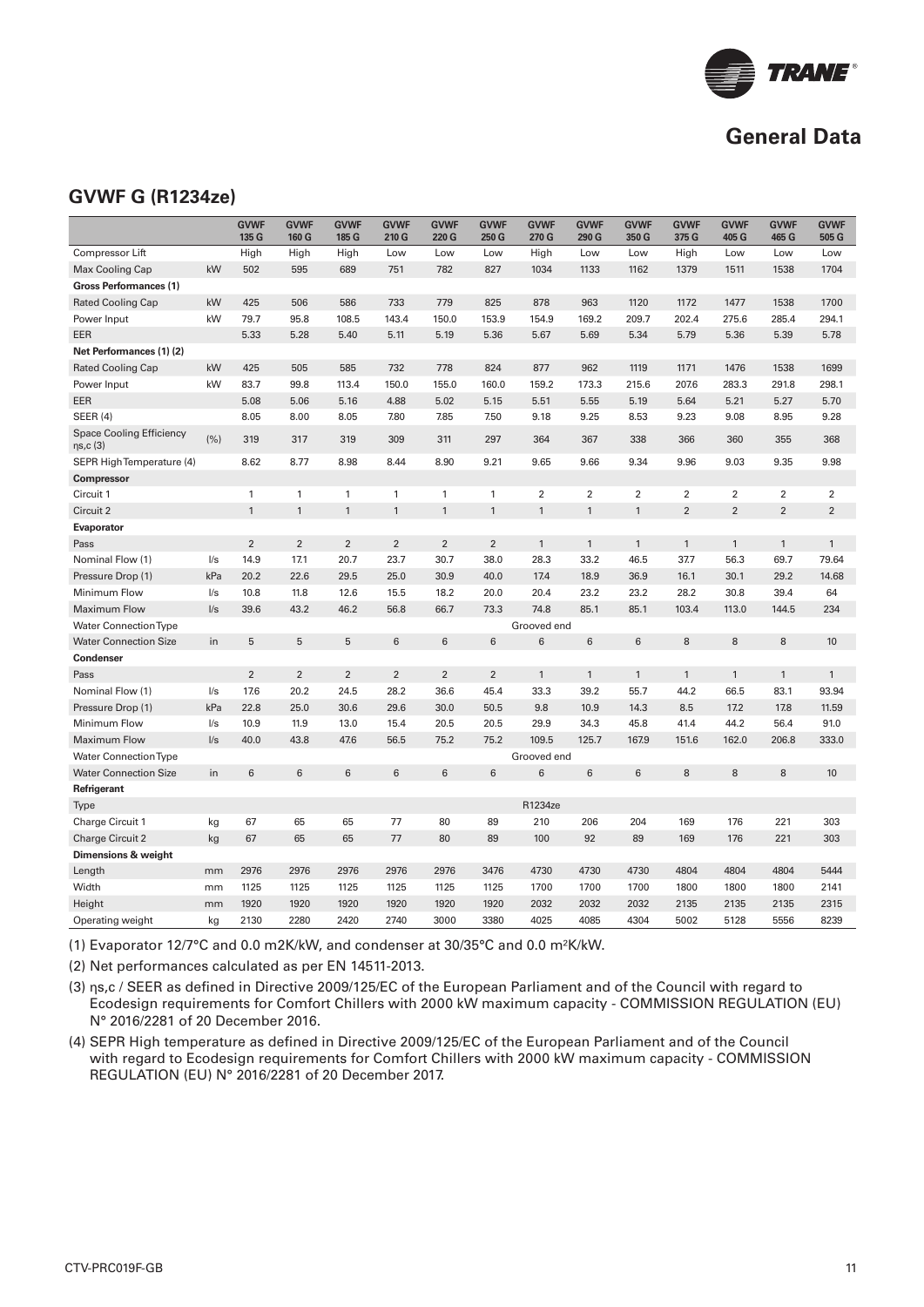

# **Operating Map**

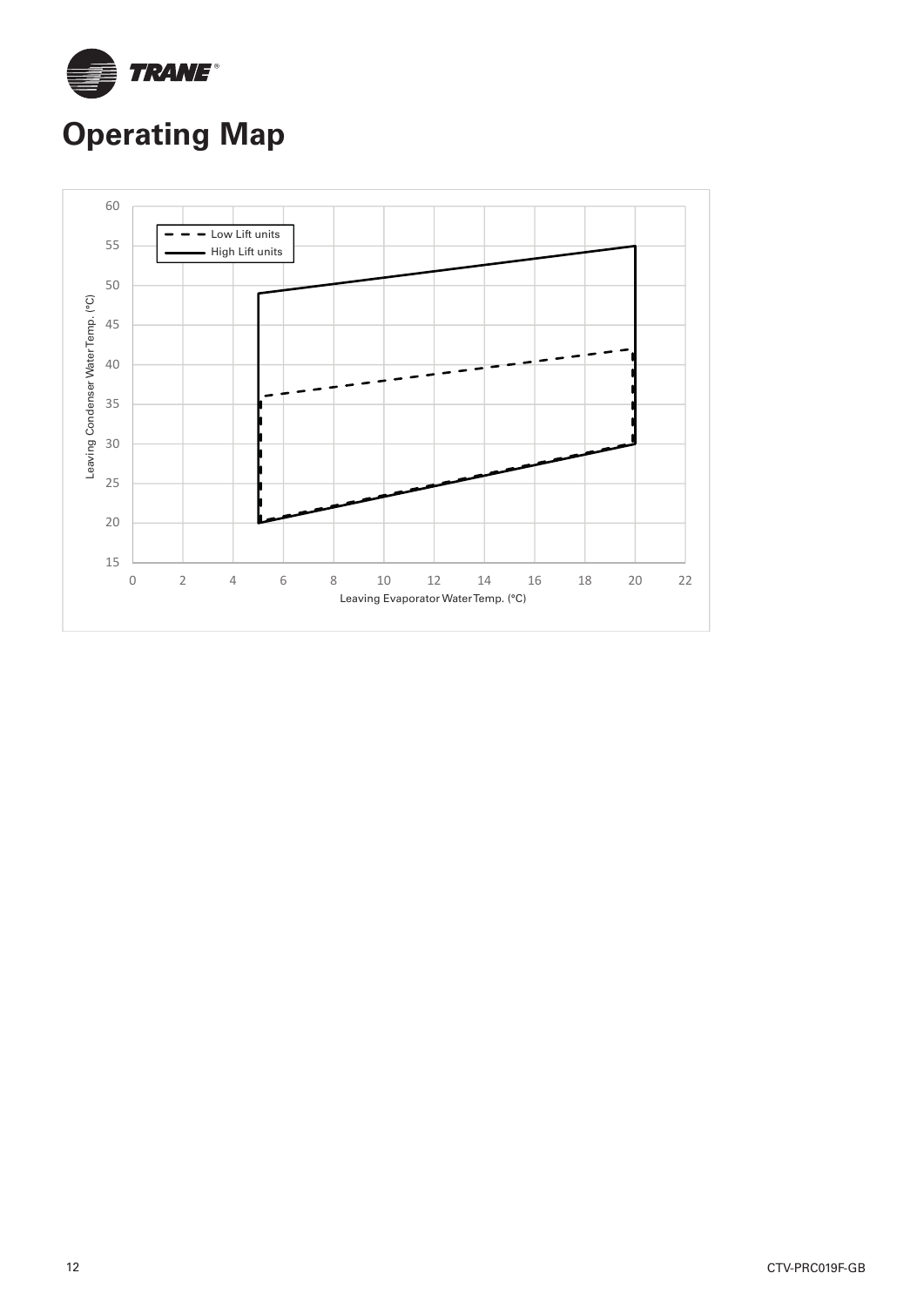

## **Evaporator pressure drop**

GVWF - Evaporator pressure drop



GVWF - Evaporator pressure drop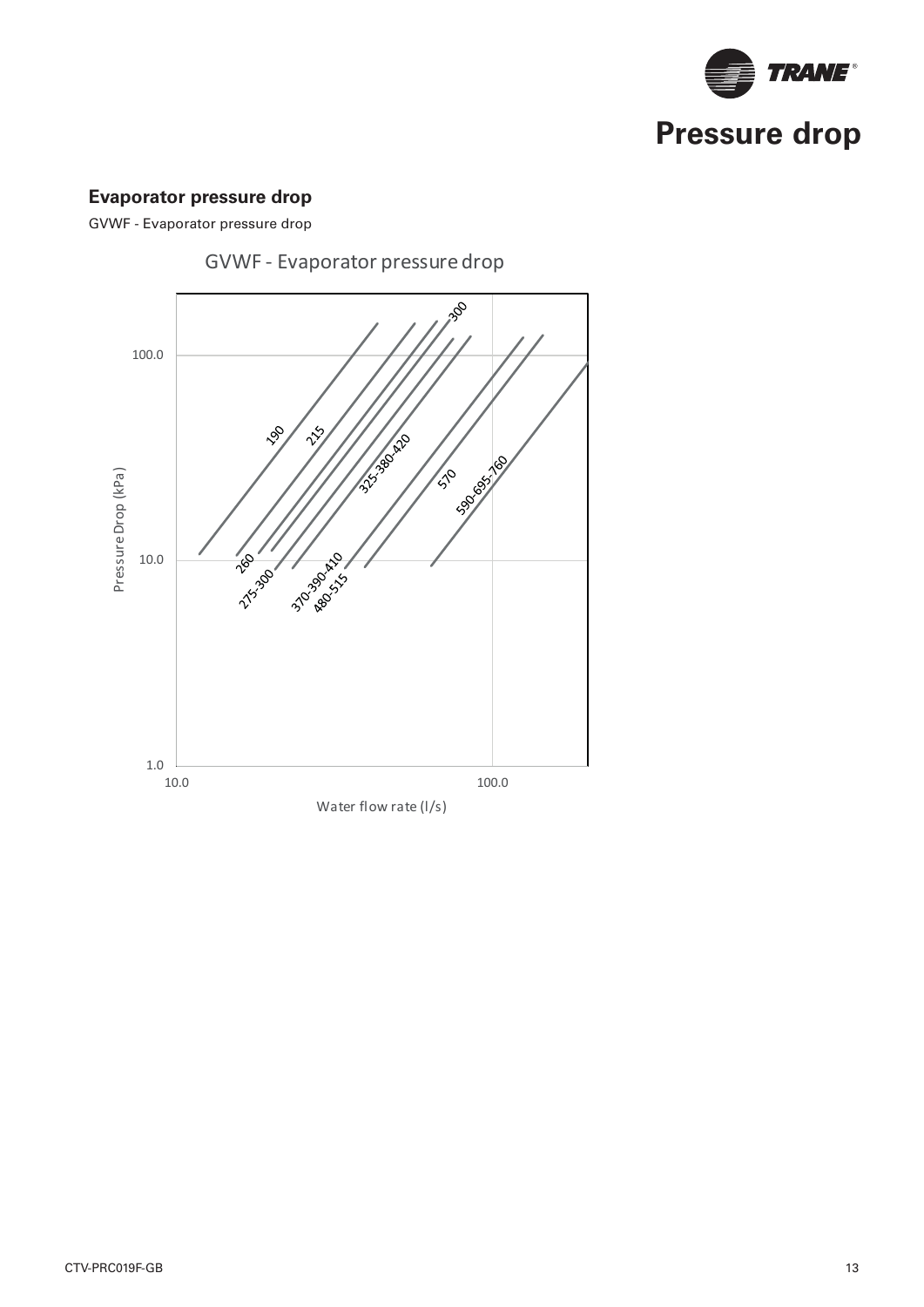

# **Pressure drop**



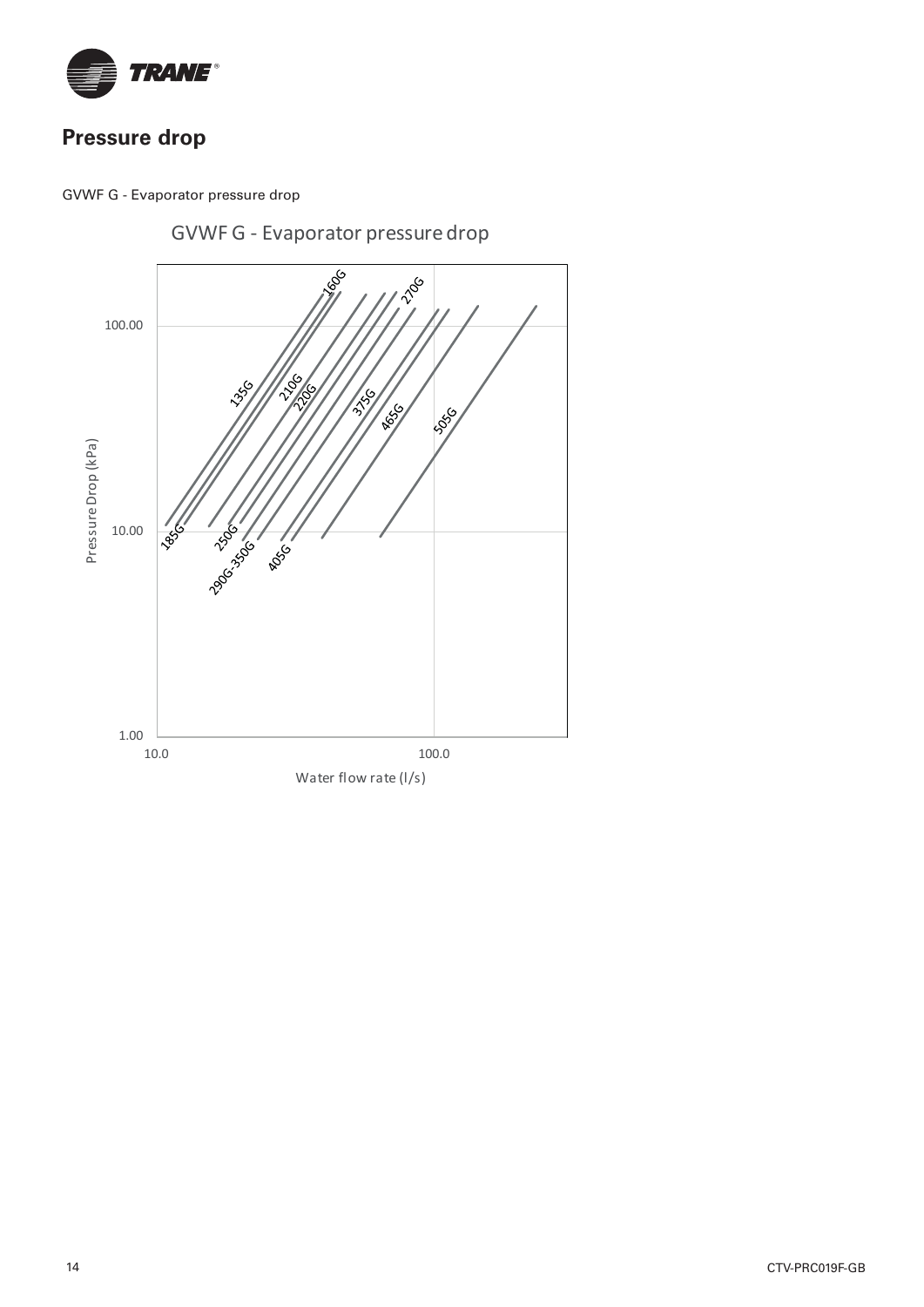

# **Pressure drop**

## **Condenser pressure drop**

GVWF - Condenser pressure drop



GVWF - Condenser pressure drop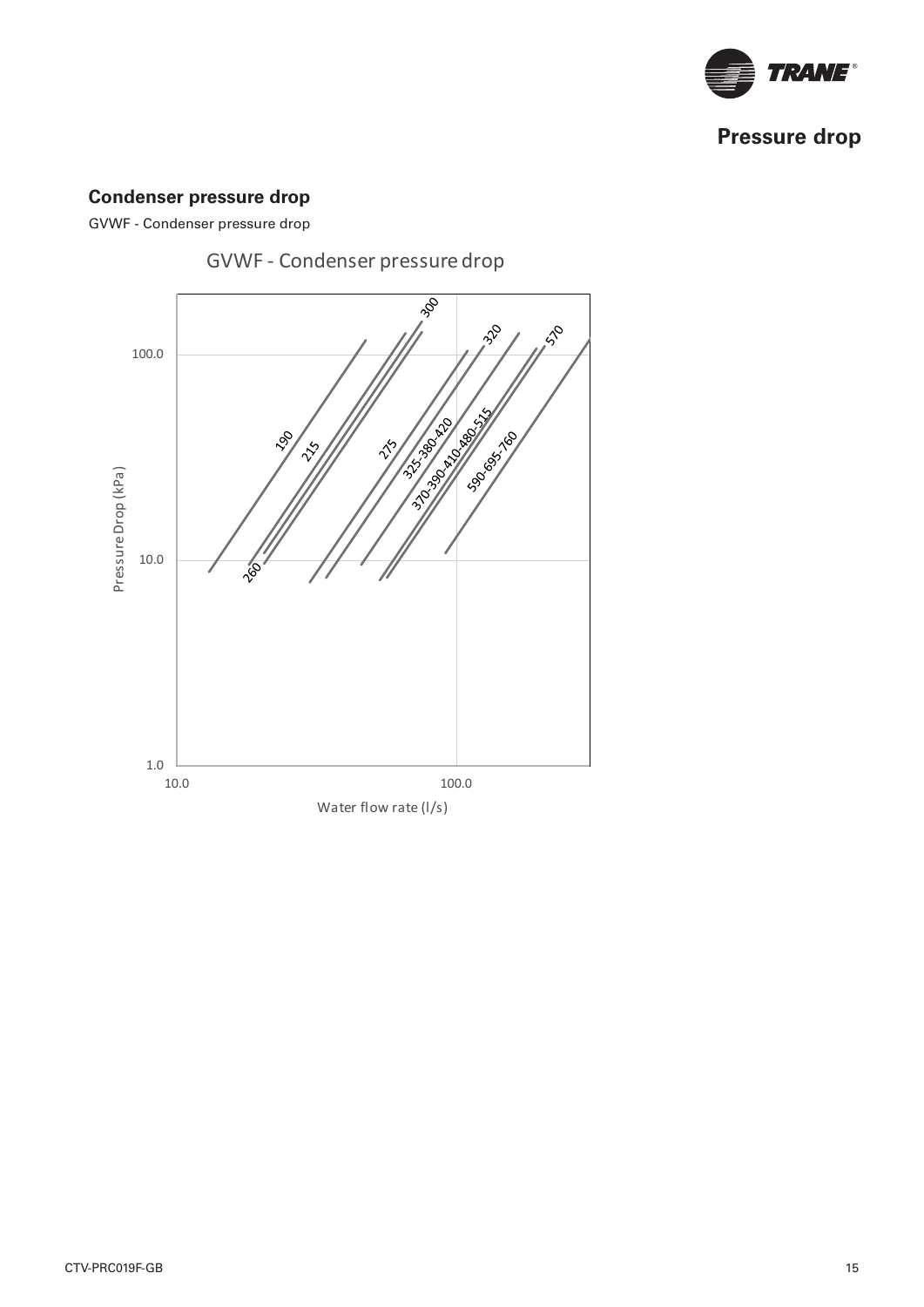

# **Pressure drop**



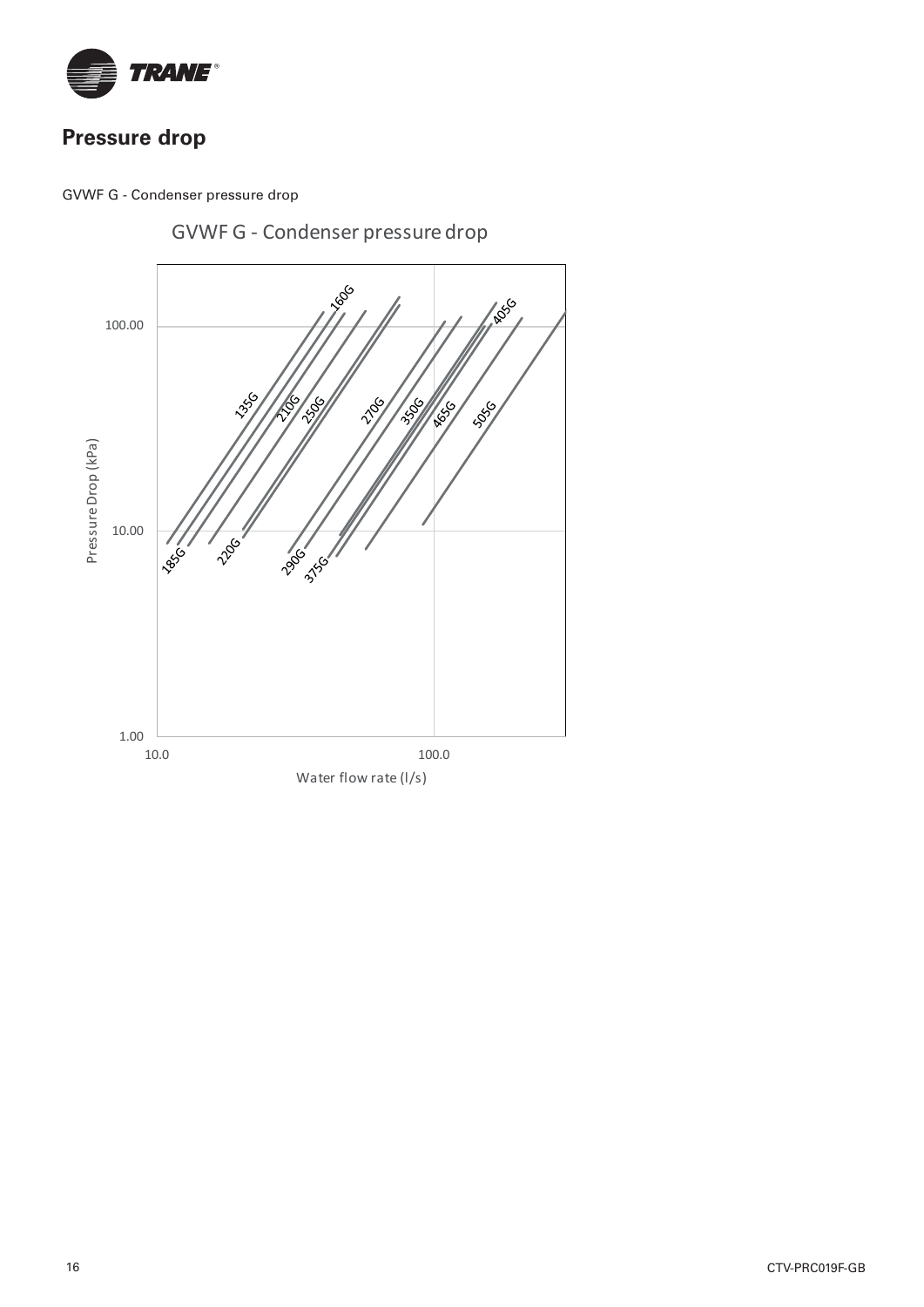

## **GVWF**

|                     |     | 190. | 215   | 260 | 300  | 325  | 390  | 275 | 320 | 370                         | 380 | 410  | 420                  | 480 | 590 | 515  | 570  | 695     | 760     |
|---------------------|-----|------|-------|-----|------|------|------|-----|-----|-----------------------------|-----|------|----------------------|-----|-----|------|------|---------|---------|
| Max current         | (A) | 291  | - 377 | 463 | -375 | 400  | 423  | 438 | 524 | 503                         | 696 | 675  | 564                  | 587 | 632 | 927  | 751  | 796     | 843     |
| Starting<br>current |     | <10  | ~10   | <10 | <10  | < 10 | < 10 |     |     | $< 10$ $< 10$ $< 10$ $< 10$ |     | < 10 | $< 10$ $< 10$ $< 10$ |     |     | < 10 | < 10 | $~<$ 10 | $~<$ 10 |

## **GVWF G**

|                         |     | <b>GVWF</b><br>135 G | <b>GVWF</b><br>160 G | <b>GVWF</b><br>185 G | <b>GVWF</b><br>210 <sub>G</sub> | <b>GVWF</b><br>220 G | <b>GVWF</b><br>250 G | <b>GVWF</b><br>270 G | <b>GVWF</b><br>290 G | <b>GVWF</b><br>350 G | <b>GVWF</b><br>375 G | <b>GVWF</b><br>405 G | <b>GVWF</b><br>465 G | <b>GVWF</b><br>505 G |
|-------------------------|-----|----------------------|----------------------|----------------------|---------------------------------|----------------------|----------------------|----------------------|----------------------|----------------------|----------------------|----------------------|----------------------|----------------------|
| Max current             | (A) | 213                  | 272                  | 331                  | 275                             | 296                  | 317                  | 498                  | 414                  | 477                  | 663                  | 551                  | 635                  | 635                  |
| <b>Starting current</b> | (A) | $<$ 10               | $<$ 10               | $<$ 10               | < 10                            | $<$ 10               | $<$ 10               | $<$ 10               | $<$ 10               | < 10                 | <10                  | ~10                  | $<$ 10               | <10                  |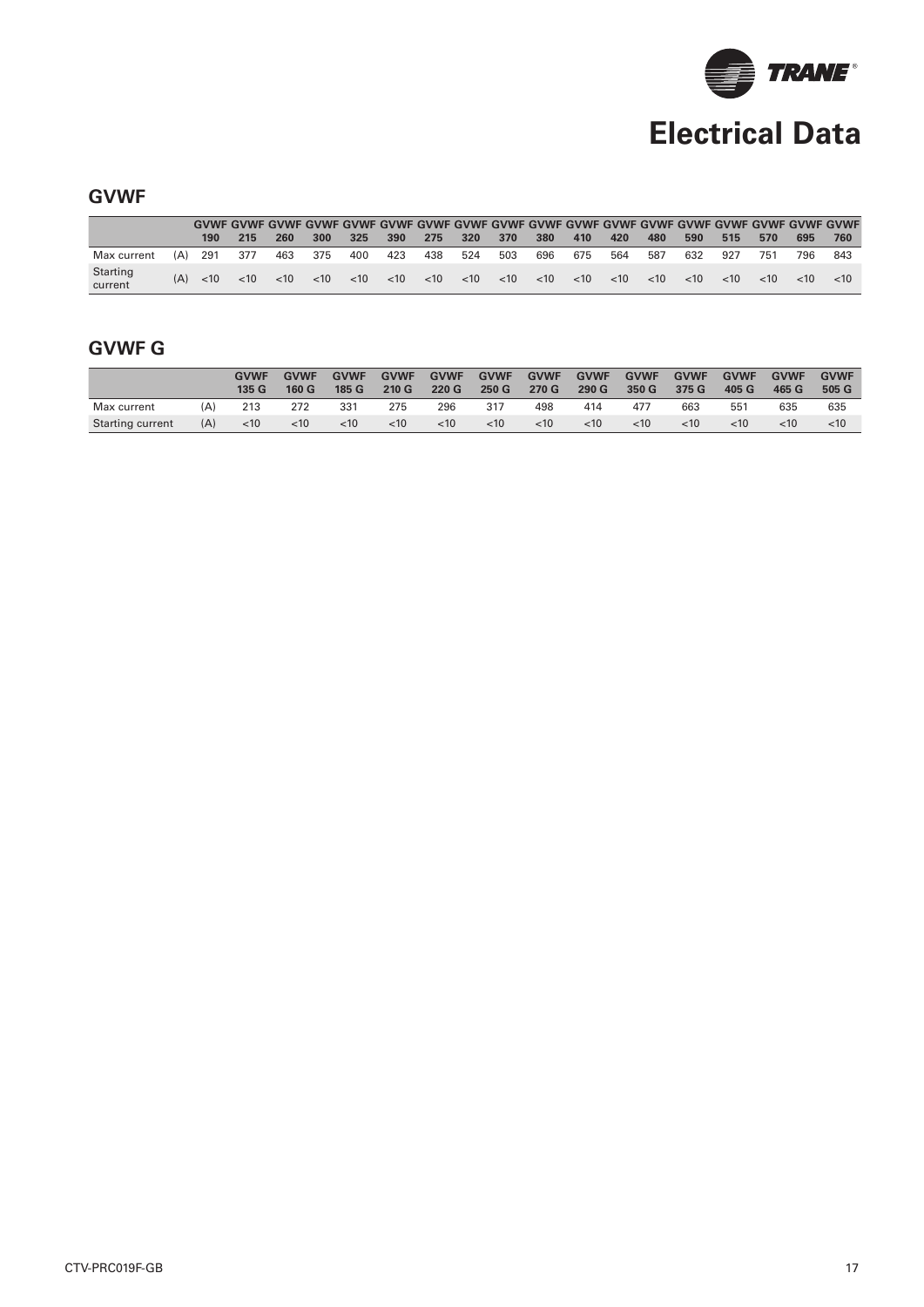

# **Acoustic Data**

|                   | <b>At Max Capacity</b>    |                                           |
|-------------------|---------------------------|-------------------------------------------|
|                   | <b>Global Sound Power</b> | <b>Global Sound Pressure level at 10m</b> |
|                   | SWL (dB(A))               | $SPL$ ( $dB(A)$ )                         |
| <b>GVWF 190</b>   | 91                        | 59                                        |
| <b>GVWF 215</b>   | 91                        | 60                                        |
| <b>GVWF 260</b>   | 93                        | 61                                        |
| <b>GVWF 300</b>   | 96                        | 65                                        |
| <b>GVWF 325</b>   | 98                        | 66                                        |
| <b>GVWF 390</b>   | 100                       | 68                                        |
| <b>GVWF 275</b>   | 92                        | 60                                        |
| <b>GVWF 320</b>   | 93                        | 61                                        |
| <b>GVWF 370</b>   | 98                        | 66                                        |
| <b>GVWF 380</b>   | 94                        | 62                                        |
| <b>GVWF 410</b>   | 98                        | 66                                        |
| <b>GVWF 420</b>   | 98                        | 66                                        |
| <b>GVWF 480</b>   | 100                       | 68                                        |
| <b>GVWF 590</b>   | 102                       | 70                                        |
| <b>GVWF 515</b>   | 96                        | 63                                        |
| <b>GVWF 570</b>   | 99                        | 67                                        |
| <b>GVWF 695</b>   | 101                       | 69                                        |
| <b>GVWF 760</b>   | 103                       | 71                                        |
| <b>GVWF 135 G</b> | 90                        | 58                                        |
| <b>GVWF 160 G</b> | 91                        | 59                                        |
| <b>GVWF 185 G</b> | 92                        | 60                                        |
| <b>GVWF 210 G</b> | 95                        | 63                                        |
| <b>GVWF 220 G</b> | 96                        | 64                                        |
| <b>GVWF 250 G</b> | 98                        | 66                                        |
| <b>GVWF 270 G</b> | 93                        | 61                                        |
| <b>GVWF 290 G</b> | 96                        | 64                                        |
| <b>GVWF 350 G</b> | 100                       | 68                                        |
| <b>GVWF 375 G</b> | 95                        | 63                                        |
| <b>GVWF 405 G</b> | 98                        | 65                                        |
| <b>GVWF 465 G</b> | 101                       | 69                                        |
| GVWF 505 G        | 102                       | 70                                        |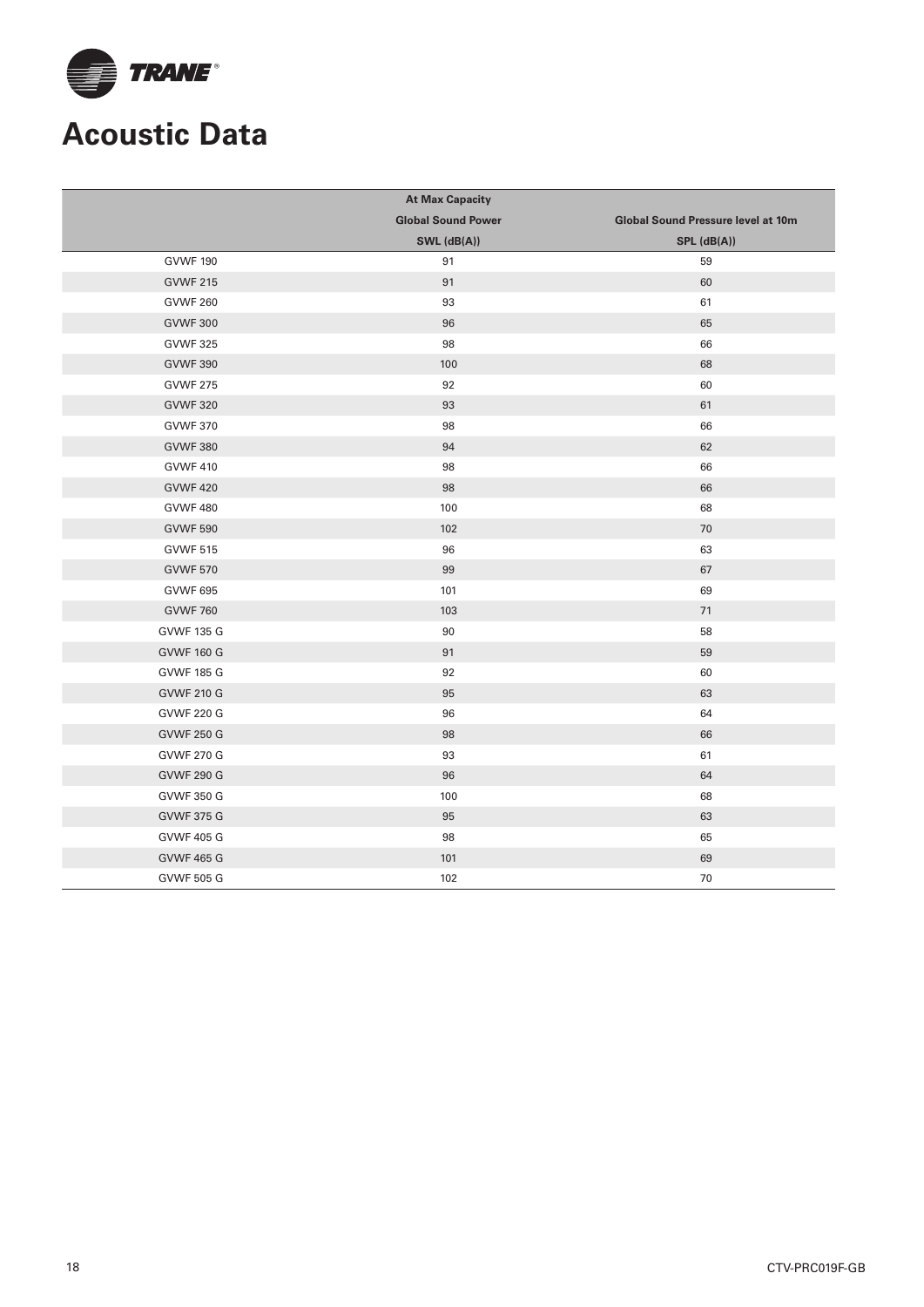